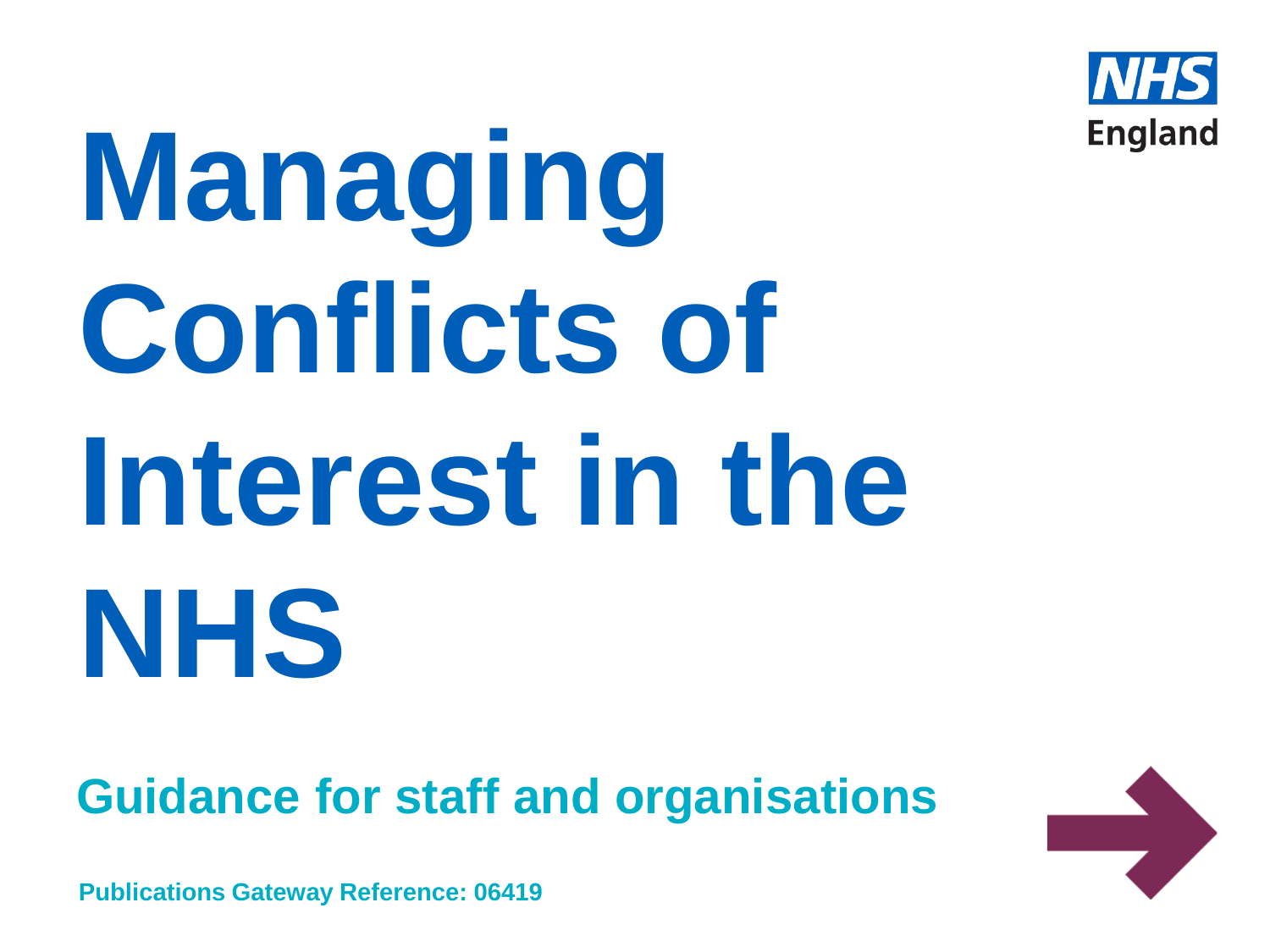

| NHS England INFORMATION READER BOX                  |                                                                                                                                                                                                                                                                                                                                         |                                                            |  |
|-----------------------------------------------------|-----------------------------------------------------------------------------------------------------------------------------------------------------------------------------------------------------------------------------------------------------------------------------------------------------------------------------------------|------------------------------------------------------------|--|
| <b>Directorate</b><br>Medical<br>Nursing<br>Finance | Operations and Information<br>Trans. & Corp. Ops.                                                                                                                                                                                                                                                                                       | Specialised Commissioning<br><b>Commissioning Strategy</b> |  |
| <b>Publications Gateway Reference:</b>              |                                                                                                                                                                                                                                                                                                                                         | 0                                                          |  |
| <b>Document Purpose</b>                             | Guidance                                                                                                                                                                                                                                                                                                                                |                                                            |  |
| <b>Document Name</b>                                | Managing Conflicts of Interest in the NHS                                                                                                                                                                                                                                                                                               |                                                            |  |
| Author                                              | <b>NHS England</b>                                                                                                                                                                                                                                                                                                                      |                                                            |  |
| <b>Publication Date</b>                             | 07 February 2017                                                                                                                                                                                                                                                                                                                        |                                                            |  |
| <b>Target Audience</b>                              | CCG Clinical Leaders, CCG Accountable Officers, CSU Managing Directors, Foundation Trust CEs, Medical Directors, Directors of Nursing, NHS Trust Board<br>Chairs, NHS England Regional Directors, NHS England Directors of Commissioning Operations, All NHS England Employees, Directors of HR, Directors of<br>Finance, NHS Trust CEs |                                                            |  |
| <b>Additional Circulation</b><br>List               | Care Trust CEs, GPs                                                                                                                                                                                                                                                                                                                     |                                                            |  |
| <b>Description</b>                                  | This guidance provides guidance for the management of conflicts of interest in the NHS. It is applicable to Clinical Commissioning Groups, NHS Trusts and NHS<br>Foundation Trusts and NHS England. Other bodies involved in the provision of NHS services are invited to consider implementing this guidance.                          |                                                            |  |
| <b>Cross Reference</b>                              | Managing Conflicts of Interest: Revised Statutory Guidance for CCGs                                                                                                                                                                                                                                                                     |                                                            |  |
| <b>Superseded Docs</b><br>(if applicable)           |                                                                                                                                                                                                                                                                                                                                         |                                                            |  |
| <b>Action Required</b>                              | Review and update existing relevant organisational policies.                                                                                                                                                                                                                                                                            |                                                            |  |
| <b>Timing / Deadlines</b><br>(if applicable)        | This guidance comes into force 1 June 2017                                                                                                                                                                                                                                                                                              |                                                            |  |
| <b>Contact Details for</b><br>further information   | england.psu@nhs.net                                                                                                                                                                                                                                                                                                                     |                                                            |  |
| <b>Document Status</b>                              |                                                                                                                                                                                                                                                                                                                                         |                                                            |  |

This is a controlled document. Whilst this document may be printed, the electronic version posted on the intranet is the controlled copy. Any printed copies of this document are not controlled. As a controlled document, this document should not be saved onto local or network drives but should always be accessed from the intranet.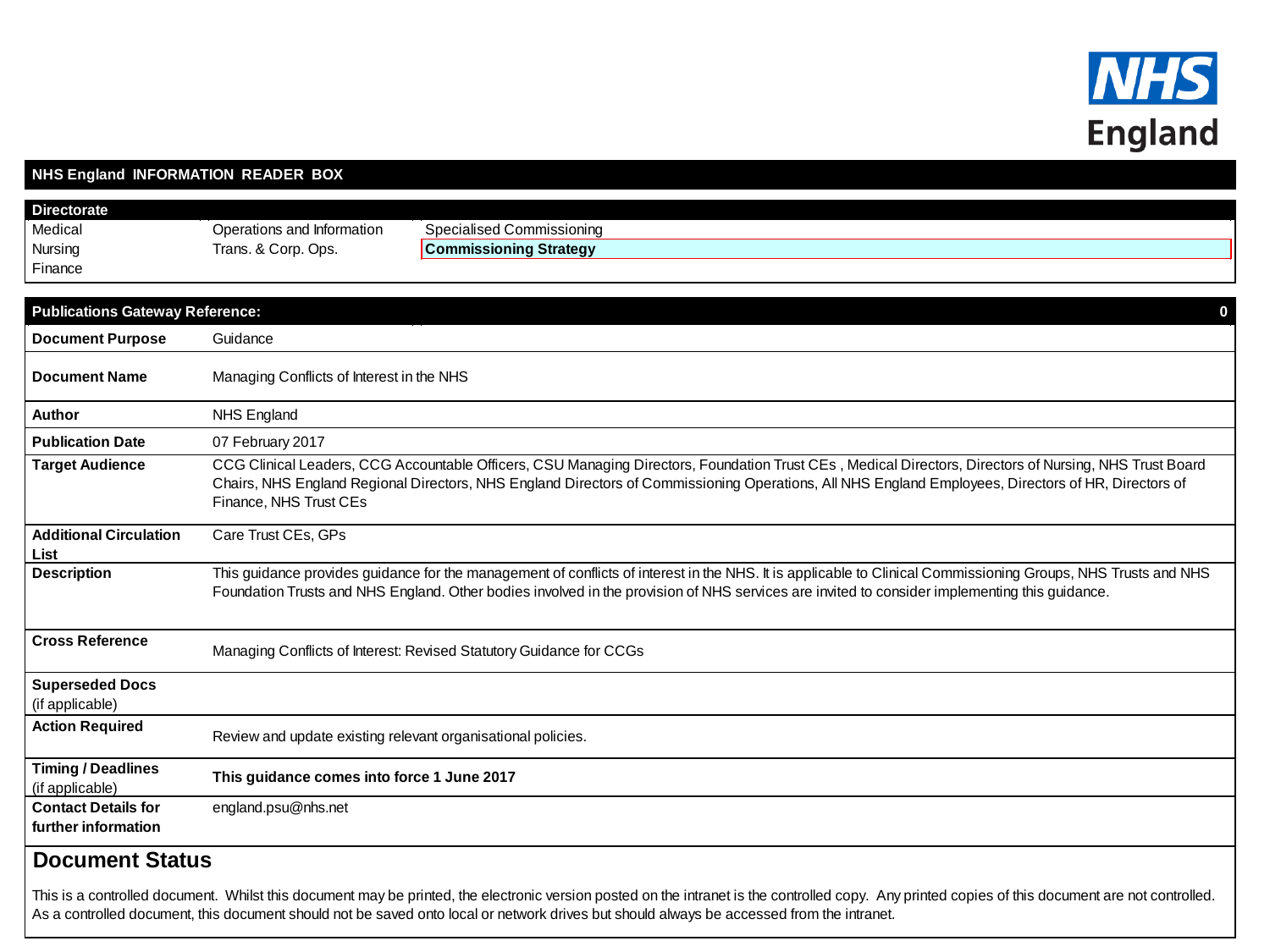### **Scope of this guidance**



This guidance is intended to protect patients, taxpayers and staff covering health services in which there is a direct state interest. It comes into force on 1 June 2017.

It is applicable to the following NHS bodies:

- Clinical Commissioning Groups ('CCGs')
- NHS Trusts (all or most of whose hospitals establishments and facilities are situated in England) and NHS Foundation Trusts - which include secondary care trusts, mental health trusts, community trusts, and ambulance trusts
- NHS England

For the purposes of this guidance these bodies are referred to as 'organisations'.

The principles of this guidance will be included in a revised version of the statutory guidance for CCGs issued by NHS England pursuant to its powers under s.14O and s.14Z8 of the National Health Service Act 2006. Until this guidance comes into force existing guidance issued under these powers continues to apply, and is accessible at: [https://www.england.nhs.uk/commissioning/pc-co-comms/coi/"](https://www.england.nhs.uk/commissioning/pc-co-comms/coi/)

NHS Trusts and NHS Foundation Trusts must have regard to this guidance through its incorporation into the NHS Standard Contract pursuant to General Condition 27.

Its applicability to NHS England will be delivered through amendments to our Standards of Business Conduct.

This guidance does not apply to bodies not listed above (i.e. independent and private sector organisations, general practices\*, social enterprises, community pharmacies, community dental practices, optical providers, local authorities – who are subject to different legislative and governance requirements). However, the boards/governing bodies of these organisations are invited to consider implementing the guidance as a means to effectively manage conflicts of interest and provide safeguards for their staff. The requirements of GC27.2 of the generic NHS Standard Contract (2017/18 and 2018/19 edition) should be interpreted in that light.

\* However, GP practice staff should note that the requirements in the statutory guidance for CCGs on the management of conflicts of interest (referred to above) continue to apply to GP partners (or where the practice is a company, each director) and individuals in a practice directly involved with the business or decision making of their CCG.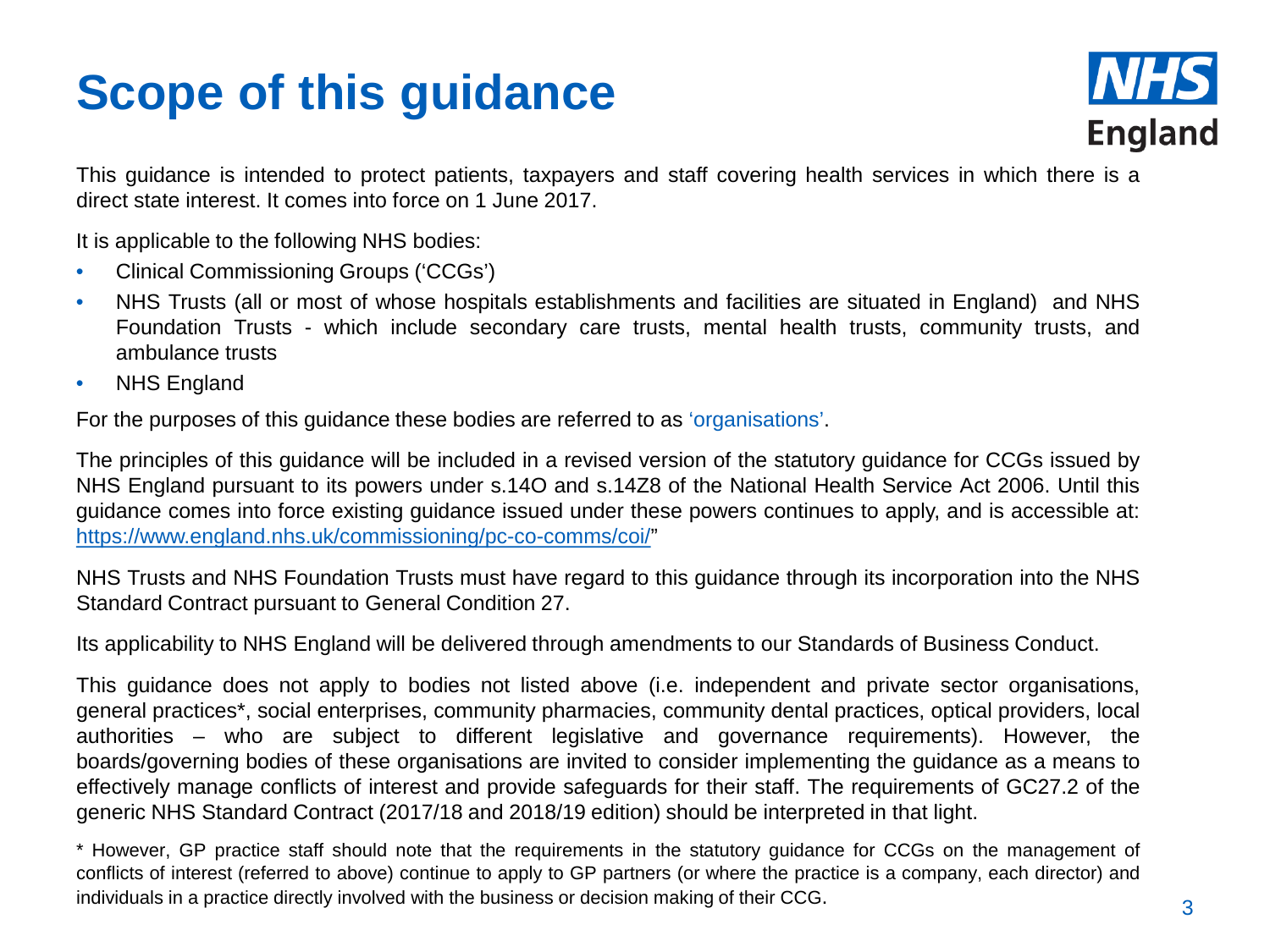



- [Purpose](#page-4-0)
- [Action](#page-5-0)
- [Definitions](#page-6-0)
- [Declarations](#page-8-0)
- [Management](#page-9-0)
- [Transparency](#page-26-0)
- [Breaches](#page-27-0)
- [Resource annexes](#page-28-0)

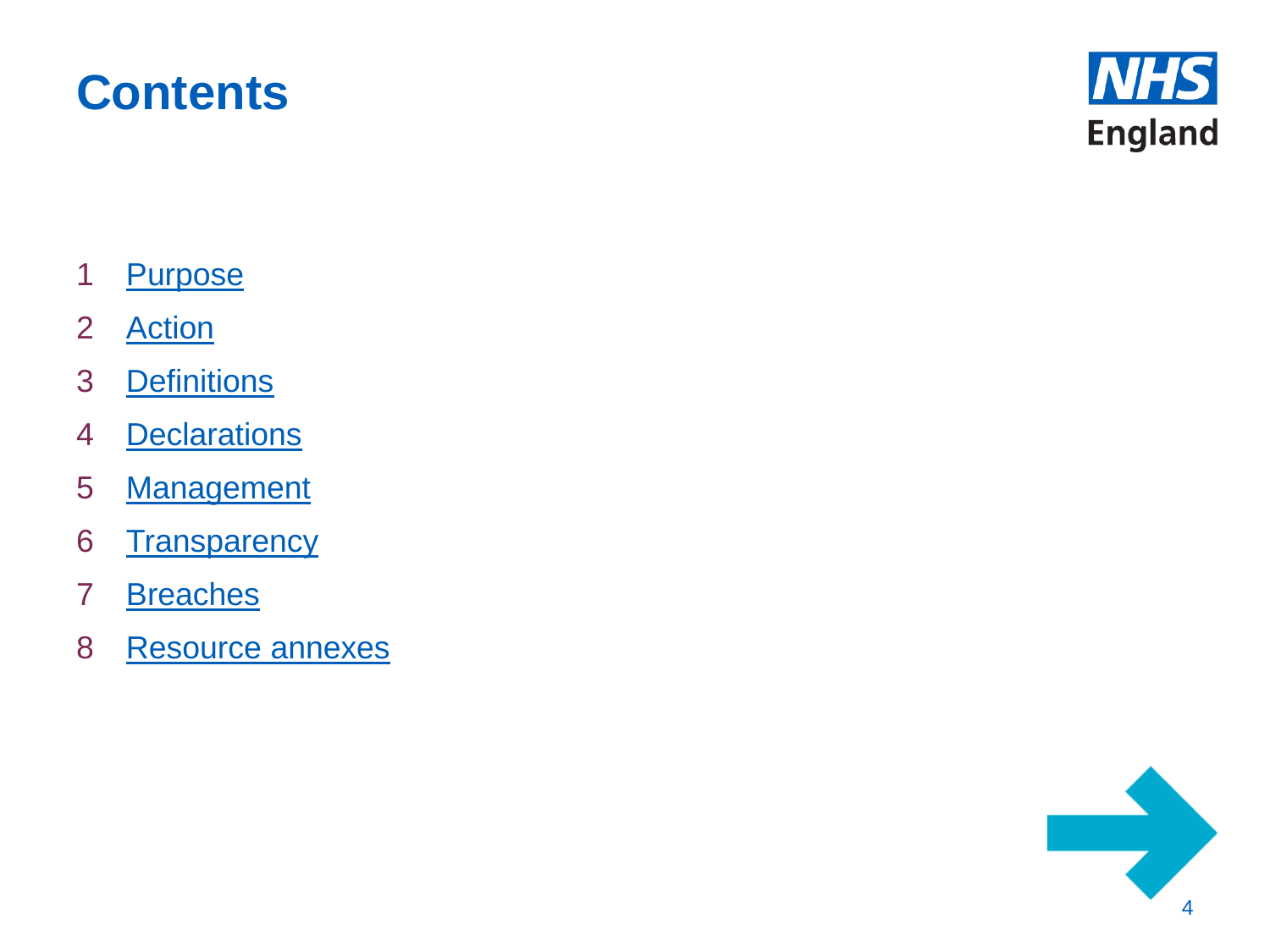<span id="page-4-0"></span>



**1.1.** Every year the taxpayer entrusts NHS organisations with over £110 billion to care for millions of people. This money must be spent well, free from undue influence.

**1.2.** To deliver high quality and innovative care organisations need to work collaboratively with each other, local authorities, industry and other public, private and voluntary bodies. Partnership working brings many benefits, but also creates the risk of conflicts of interest.

**1.3.** Organisations and the people who work with, for, and on behalf of them (referred to as **'staff'** in this guidance) want to manage these risks in the right way. Staff and organisations may already be taking steps to do this. However, how this should be done has not always been made clear and there is variation in current practice – implementation of this guidance will make things easier and enable greater consistency across the NHS.

**1.4.** By implementing this guidance staff and organisations will understand what to do to take the best action and protect themselves from allegations that they have acted inappropriately.

#### This guidance:

- Introduces consistent principles and rules for managing conflicts of interest.
- Provides simple advice to staff and organisations about what to do in common situations.
- Supports good judgement about how interests should be approached and managed.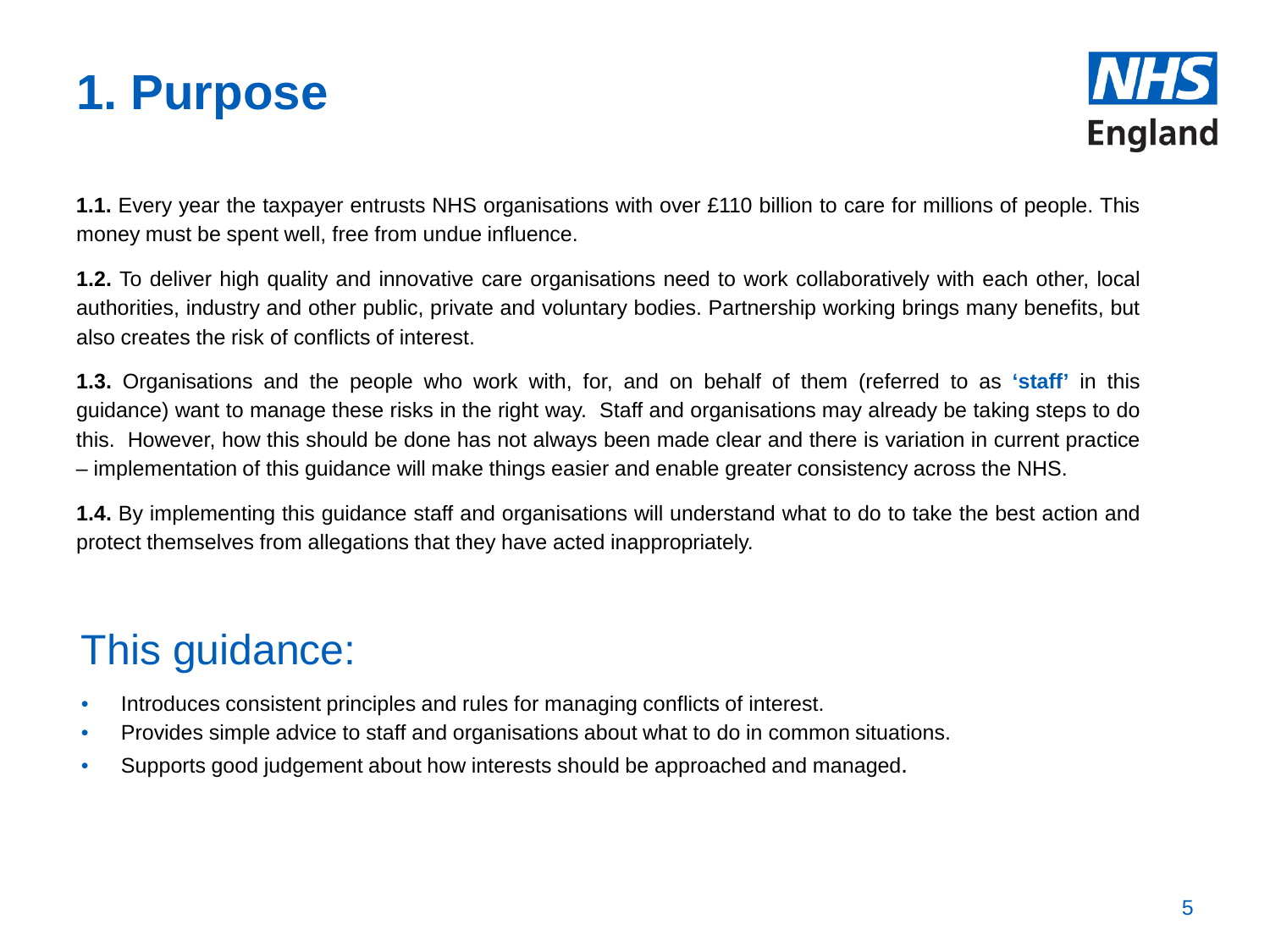#### <span id="page-5-0"></span>**2. Action: What should staff and organisations do?**



| <b>Action for staff</b>                                                                                                                                                                                                                                                                                                                                                    | <b>Action for organisations</b>                                                                                                                                                                                                                                                                                                                                                                                                                                                                                                                          |
|----------------------------------------------------------------------------------------------------------------------------------------------------------------------------------------------------------------------------------------------------------------------------------------------------------------------------------------------------------------------------|----------------------------------------------------------------------------------------------------------------------------------------------------------------------------------------------------------------------------------------------------------------------------------------------------------------------------------------------------------------------------------------------------------------------------------------------------------------------------------------------------------------------------------------------------------|
| <b>DO</b><br>• Familiarise yourself with this guidance and your<br>organisational policies and follow them.<br>• Use your common sense and judgement to consider<br>whether the interests you have could affect the way<br>taxpayers' money is spent.<br>Regularly consider what interests you have and declare<br>$\bullet$<br>these as they arise. If in doubt, declare. | <b>DO</b><br>Ensure that you have clear and well communicated<br>$\bullet$<br>processes in place to help staff understand what they need<br>to do.<br>Identify a team or individual with responsibility for:<br>$\bullet$<br>- Reviewing current policies and bringing them in line with<br>this guidance.<br>- Providing advice, training and support for staff on how<br>interests should be managed.<br>- Maintaining register(s) of interests.<br>- Auditing policy, process and procedures relating to this<br>guidance at least every three years. |
| <b>DON'T</b><br>• Misuse your position to further your own interests or those<br>close to you.<br>Be influenced, or give the impression that you have been<br>$\bullet$<br>influenced by, outside interests.<br>Allow outside interests you have to inappropriately affect<br>$\bullet$<br>the decisions you make when using taxpayers' money.                             | <b>DON'T</b><br>• Avoid managing conflicts of interest.<br>Interpret and deploy this guidance in a way which stifles the<br>collaboration and innovation that the NHS needs.                                                                                                                                                                                                                                                                                                                                                                             |

Organisations should ensure their policies as a minimum meet the standards in this guidance. They can also introduce local requirements that are more stringent, on the basis of their own circumstances, should they think this is necessary. Organisations may wish to adopt or adapt the Model Policy at [Annex](#page-28-0) [A](#page-28-0) to assist with implementation.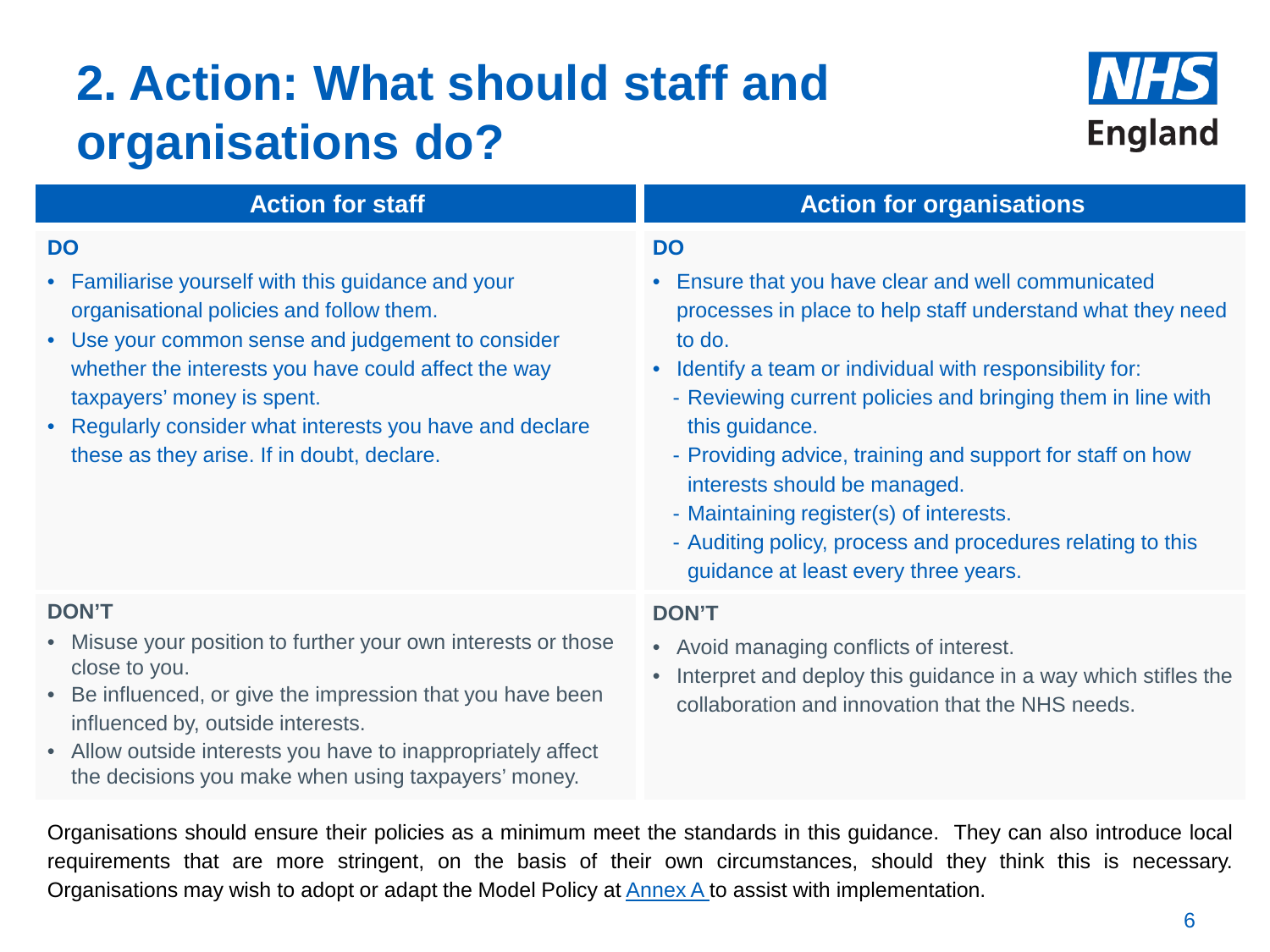### <span id="page-6-0"></span>**3. Definitions: Conflict of interest**



**3.1.** For the purposes of this quidance a 'conflict of interest' is defined as:

"A set of circumstances by which a reasonable person would consider that an individual's ability to apply judgement or act, in the context of delivering, commissioning, or assuring taxpayer funded health and care services is, or could be, impaired or influenced by another interest they hold."

#### **3.2.** A conflict of interest may be:



**3.3.** Staff may hold interests for which they cannot see potential conflict. However, caution is always advisable because others may see it differently. It will be important to exercise judgement and to declare such interests where there is otherwise a risk of imputation of improper conduct.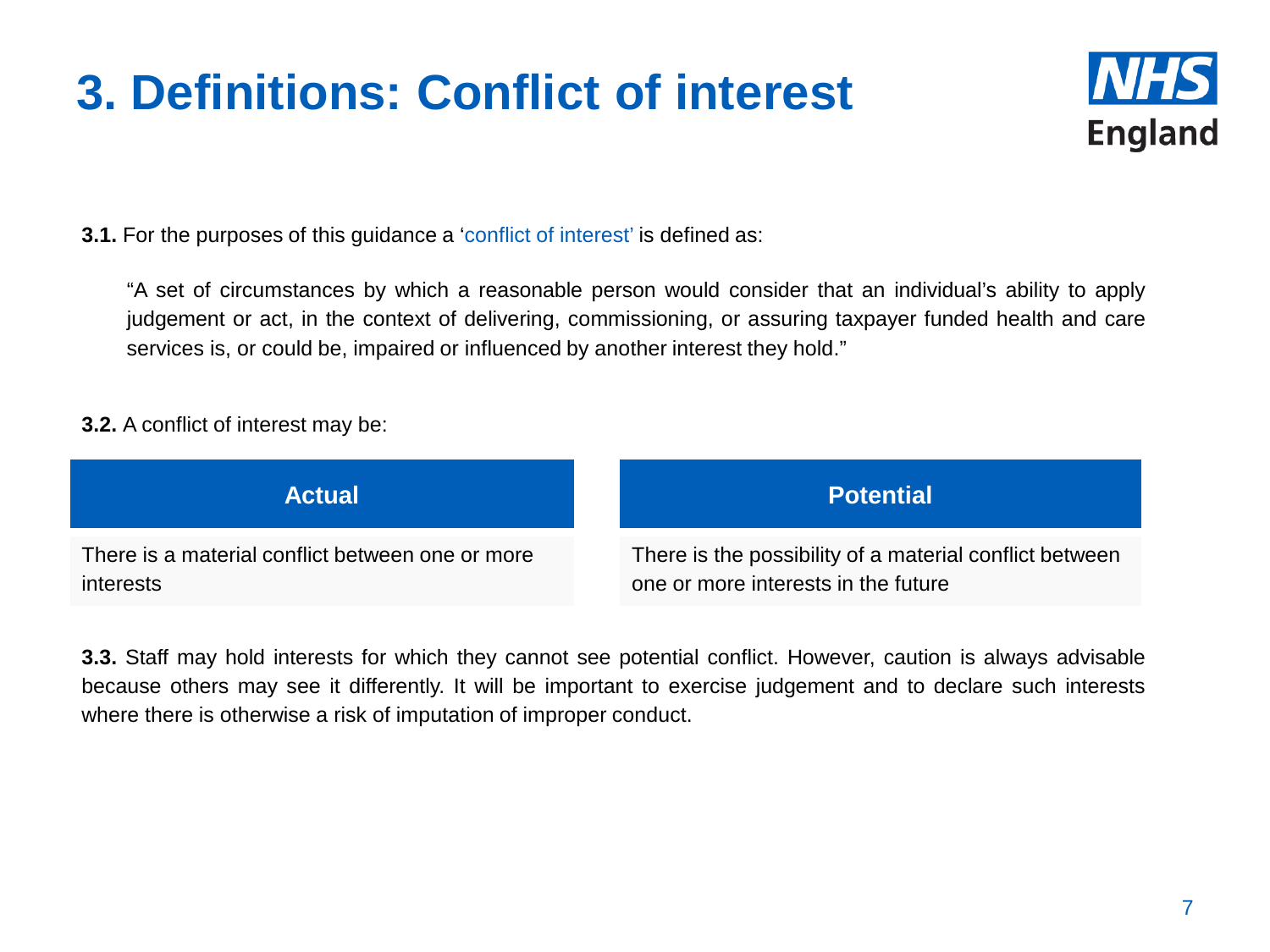### **3. Definitions: Interests**



**3.4.** 'Interests' can arise in a number of different contexts. A material interest is one which a reasonable person would take into account when making a decision regarding the use of taxpayers' money because the interest has relevance to that decision.

**3.5.** Interests fall into the following categories:

| Where an individual may<br>Where an individual may<br>Where an individual may<br>get direct financial benefit*<br>benefit* personally in ways<br>close association** with<br>obtain a non-financial<br>which are not directly linked<br>from the consequences of<br>another individual who<br>professional benefit* from<br>a decision they are<br>to their professional career<br>the consequences of a<br>involved in making<br>decision they are involved in<br>and do not give rise to a<br>making, such as increasing<br>direct financial benefit,<br>their professional reputation<br>personal interest who<br>because of decisions they<br>would stand to benefit*<br>are involved in making in<br>or promoting their | <b>Financial interests</b> | <b>Non-financial</b><br>professional interests | <b>Non-financial personal</b><br><b>interests</b> | <b>Indirect interests</b>                                                                                                                         |
|------------------------------------------------------------------------------------------------------------------------------------------------------------------------------------------------------------------------------------------------------------------------------------------------------------------------------------------------------------------------------------------------------------------------------------------------------------------------------------------------------------------------------------------------------------------------------------------------------------------------------------------------------------------------------------------------------------------------------|----------------------------|------------------------------------------------|---------------------------------------------------|---------------------------------------------------------------------------------------------------------------------------------------------------|
| their professional career<br>professional career<br>involved in making                                                                                                                                                                                                                                                                                                                                                                                                                                                                                                                                                                                                                                                       |                            |                                                |                                                   | Where an individual has a<br>has a financial interest, a<br>non-financial professional<br>interest or a non-financial<br>from a decision they are |

\* A benefit may arise from the making of gain or avoiding a loss

\*\* These associations may arise through relationships with close family members and relatives, close friends and associates, and business partners. A common sense approach should be applied to these terms. It would be unrealistic to expect staff to know of all the interests that people in these classes might hold. However, if staff do know of material interests (or could be reasonably expected to know about these) then these should be declared.

Further guidance on how to interpret these categories is at [Annex B.](#page-28-0)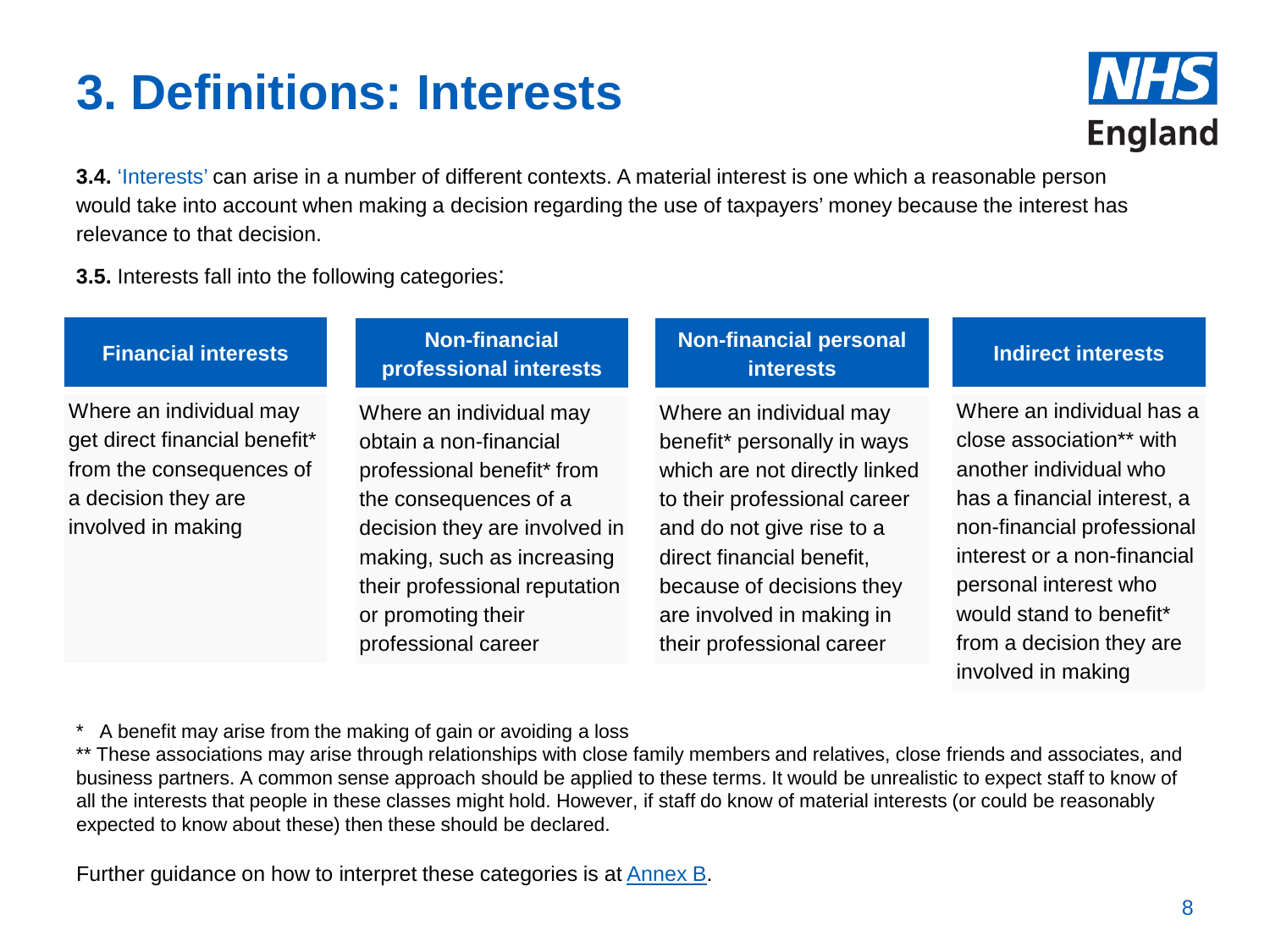#### <span id="page-8-0"></span>**4. Declarations: Processes to follow**



**4.1.** Organisations should support staff to understand that having interests is not in itself negative, but not declaring and managing them is.

**4.2.** All staff must be aware of how and to whom declarations should be made, declaring material interests at the earliest opportunity (and in any event within 28 days) via a positive declaration to their organisation. Therefore, declarations should be made:

- On appointment with an organisation
- When a person moves to a new role or their responsibilities change significantly
- At the beginning of a new project/piece of work
- As soon as circumstances change and new interests arise

**4.3.** Some staff are more likely than others to have a decision making influence on the use of taxpayers' money, because of the requirements of their role. For the purposes of this guidance these people are referred to as **'decision making staff'**.

**4.4.** Because of their influence in the spending of taxpayers' money, organisations should ensure that, at least annually, decision making staff are prompted to update their declarations of interest, or make a nil return.

**4.5.** Organisations should define decision making staff according to their own context, but this should be justifiable and capture those groups of staff that have a material influence on how taxpayers' money is spent.

**4.6.** The following non-exhaustive list describes who these individuals are likely to be:

- Executive and non executive directors\* who have decision making roles which involve the spending of taxpayers' money
- Members of advisory groups which contribute to direct or delegated decision making on the commissioning or provision of taxpayer funded services
- Those at Agenda for Change band 8d\*\* and above
- Administrative and clinical staff who have the power to enter into contracts on behalf of their organisation
- Administrative and clinical staff involved in decision making concerning the commissioning of services, purchasing of good, medicines, medical devices or equipment, and formulary decisions.

**4.7.** There may be occasions where staff declare an interest but, upon closer consideration, it is clear that this is not material and so does not give rise to the risk of a conflict of interest. The team or individual responsible for managing organisational policy should decide whether it is necessary to transfer such declarations to an organisation's register(s) of interests.

<sup>\*</sup> equivalent roles in different organisations carry different titles – this should be considered on a case by case basis

<sup>\*\*</sup> reflecting guidance issued by the Information Commissioner's Office with regard to Freedom of Information legislation: [https://ico.org.uk/media/1220/definition-document-health-bodies-in](https://ico.org.uk/media/1220/definition-document-health-bodies-in-england.pdf)[england.pdf](https://ico.org.uk/media/1220/definition-document-health-bodies-in-england.pdf) 9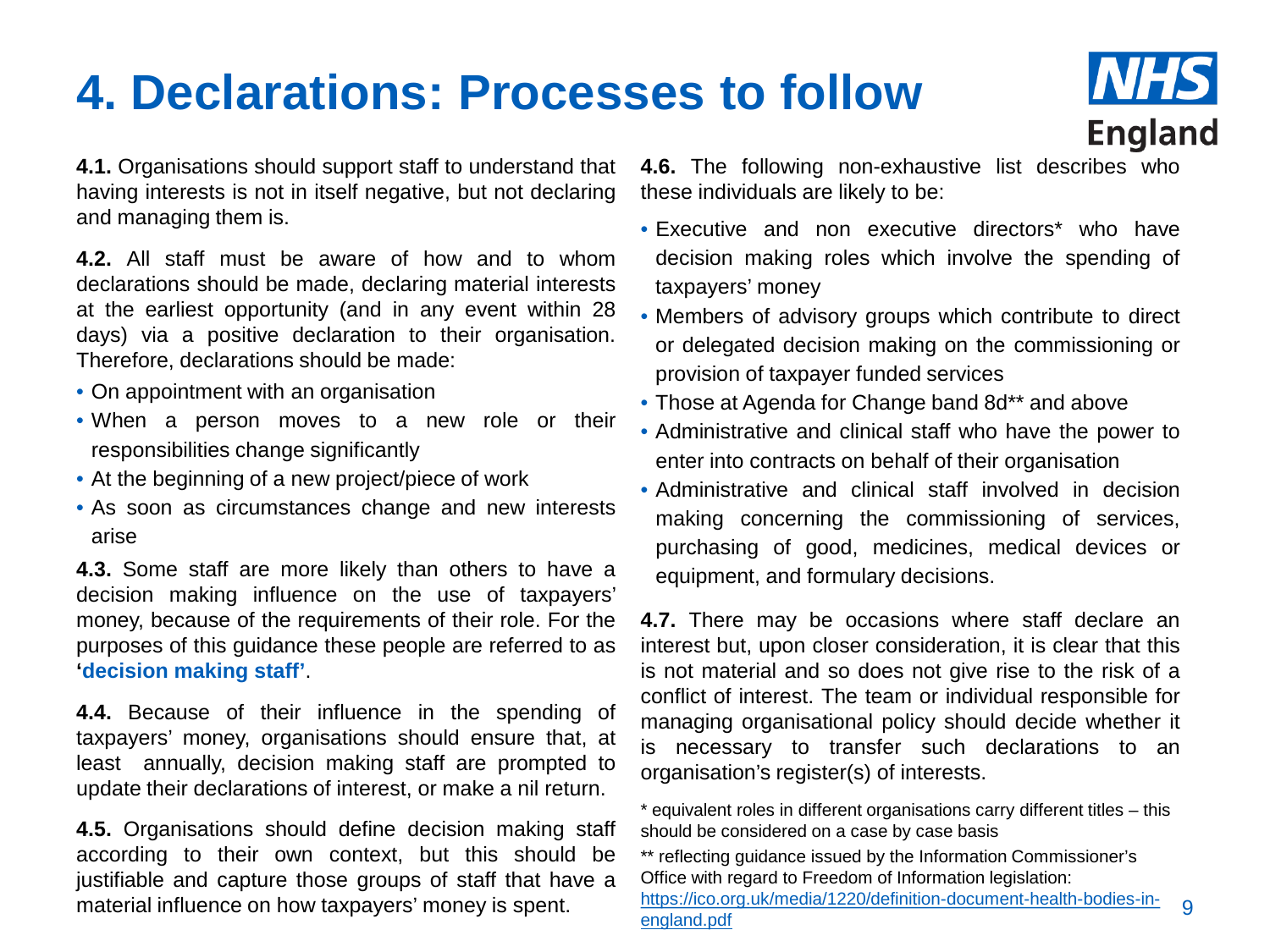#### <span id="page-9-0"></span>**NHS 5. Management: Principles and situations England**

**5.1.** Organisations should manage interests sensibly and proportionately. If an interest presents an actual or potential conflict of interest then management action is required.

**5.2.** Some common sense management principles should be adopted by organisations which, for the purposes of this guidance, are referred to as 'general management actions':

- Requiring staff to comply with this guidance
- Requiring staff to proactively declare interests at the point they become involved in decision making
- Considering a range of actions, which may include:
	- deciding that no action is warranted
	- restricting an individual's involvement in discussions and excluding them from decision making
	- removing an individual from the whole decision making process
	- removing an individual's responsibility for an entire area of work
	- removing an individual from their role altogether if the conflict is so significant that they are unable to operate effectively in the role
- Keeping an audit trail of the actions taken

**5.3.** Each case will be different. The general management actions, along with relevant industry/professional guidance, should complement the exercise of good judgement. It will always be appropriate to clarify circumstances with individuals involved to assess issues and risks.

**5.4.** However, there are a number of common situations which can give rise to risk of conflicts of interest, being:

- Gifts
- Hospitality
- Outside employment
- Shareholdings and other ownership interests
- Patents
- Loyalty interests
- Donations
- Sponsored events
- Sponsored research
- Sponsored posts
- Clinical private practice

The following pages discuss the risks and issues posed in these situations, and the principles and rules that staff and organisations should adopt to manage them.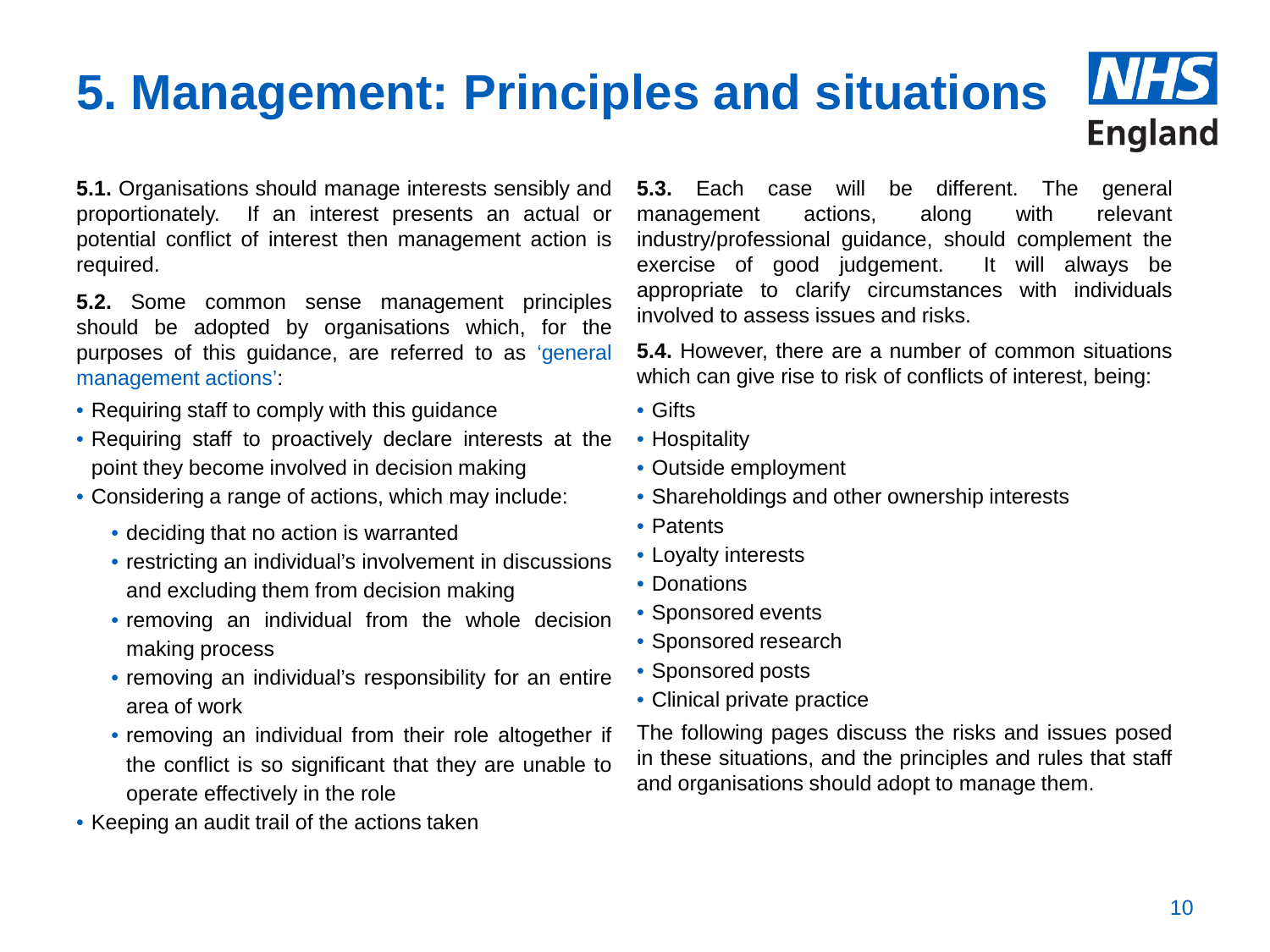#### **Gifts**



| <b>What are</b><br>the issues? | Staff in the NHS offer support during significant events in people's lives. For this work they may sometimes<br>receive gifts as a legitimate expression of gratitude. We should be proud that our services are so valued. But<br>situations where the acceptance of gifts could give rise to conflicts of interest should be avoided. Staff and<br>organisations should be mindful that even gifts of a small value may give rise to perceptions of impropriety and<br>might influence behaviour if not handled in an appropriate way.<br>A gift means any item of cash or goods, or any service, which is provided for personal benefit, free of charge,<br>or at less than its commercial value.            |
|--------------------------------|----------------------------------------------------------------------------------------------------------------------------------------------------------------------------------------------------------------------------------------------------------------------------------------------------------------------------------------------------------------------------------------------------------------------------------------------------------------------------------------------------------------------------------------------------------------------------------------------------------------------------------------------------------------------------------------------------------------|
| <b>Principles</b><br>and rules | Overarching principle applying in all circumstances:<br>• Staff should not accept gifts that may affect, or be seen to affect, their professional judgement.<br>Gifts from suppliers or contractors:<br>Gifts from suppliers or contractors doing business (or likely to do business) with an organisation should be<br>declined, whatever their value.<br>Subject to this, low cost branded promotional aids may be accepted where they are under the value of a<br>common industry standard of £6 <sup>*</sup> in total, and need not be declared.<br>*The £6 value has been selected with reference to existing industry guidance issued by the ABPI:<br>http://www.pmcpa.org.uk/thecode/Pages/default.aspx |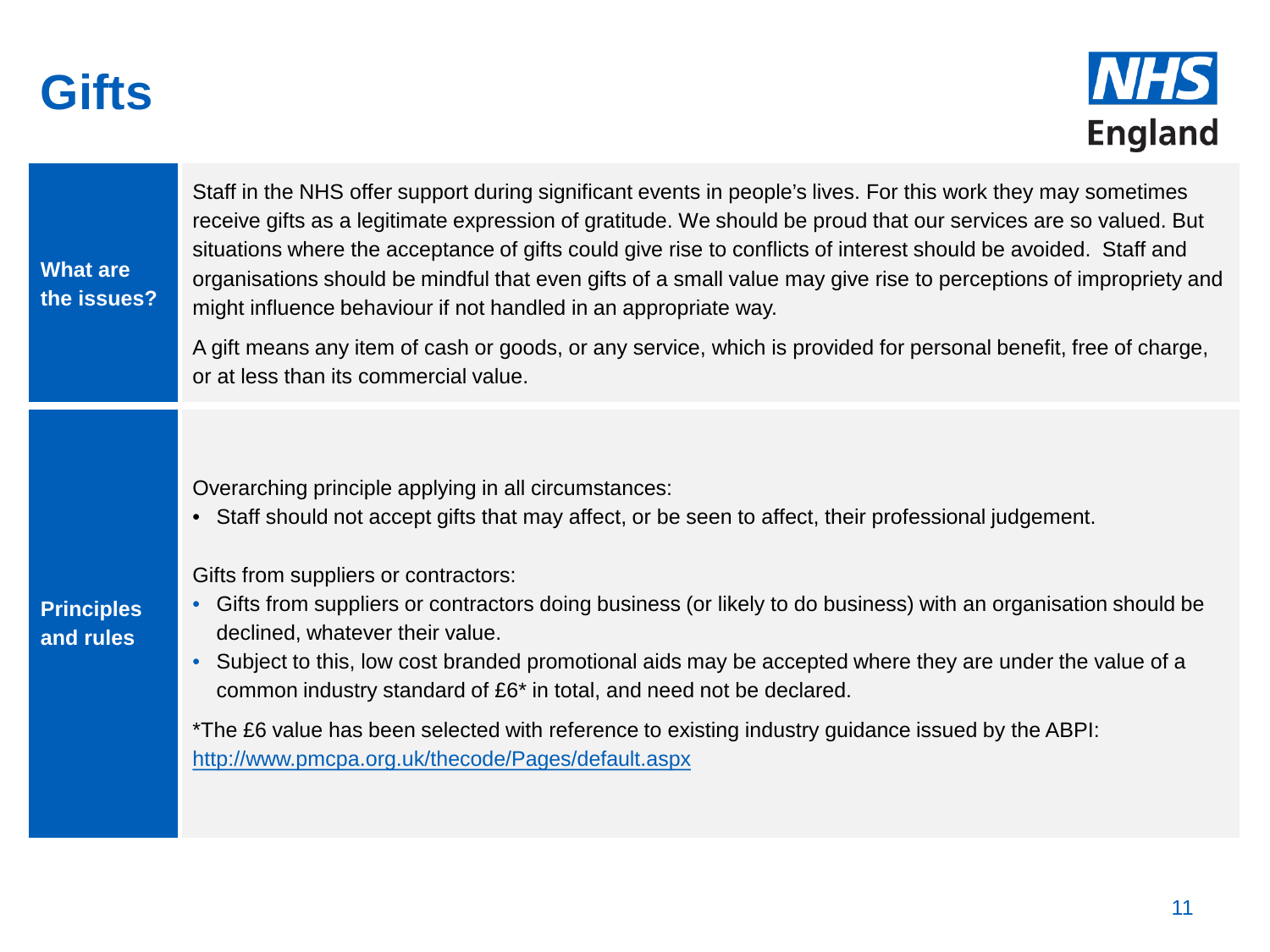### **Gifts (continued)**



| <b>Principles</b><br>and rules       | Gifts from others sources (e.g. patients, families, service users):<br>• Gifts of cash and vouchers to individuals should always be declined.<br>• Staff should not ask for any gifts.<br>Gifts valued at over £50 should be treated with caution and only be accepted on behalf of an organisation<br>$\bullet$<br>(i.e. to an organisation's charitable funds), not in a personal capacity. These should be declared by staff.<br>Modest gifts accepted under a value of £50 do not need to be declared.<br>$\bullet$<br>• A common sense approach should be applied to the valuing of gifts (using an actual amount, if known, or an<br>estimate that a reasonable person would make as to its value).<br>Multiple gifts from the same source over a 12 month period should be treated in the same way as single<br>$\bullet$<br>gifts over £50 where the cumulative value exceeds £50. |
|--------------------------------------|--------------------------------------------------------------------------------------------------------------------------------------------------------------------------------------------------------------------------------------------------------------------------------------------------------------------------------------------------------------------------------------------------------------------------------------------------------------------------------------------------------------------------------------------------------------------------------------------------------------------------------------------------------------------------------------------------------------------------------------------------------------------------------------------------------------------------------------------------------------------------------------------|
| <b>What</b><br>should be<br>declared | • Staff name and their role with the organisation.<br>• A description of the nature and value of the gift, including its source.<br>• Date of receipt.<br>Any other relevant information (e.g. circumstances surrounding the gift, action taken to mitigate against a<br>$\bullet$<br>conflict, details of any approvals given to depart from the terms of this guidance).                                                                                                                                                                                                                                                                                                                                                                                                                                                                                                                 |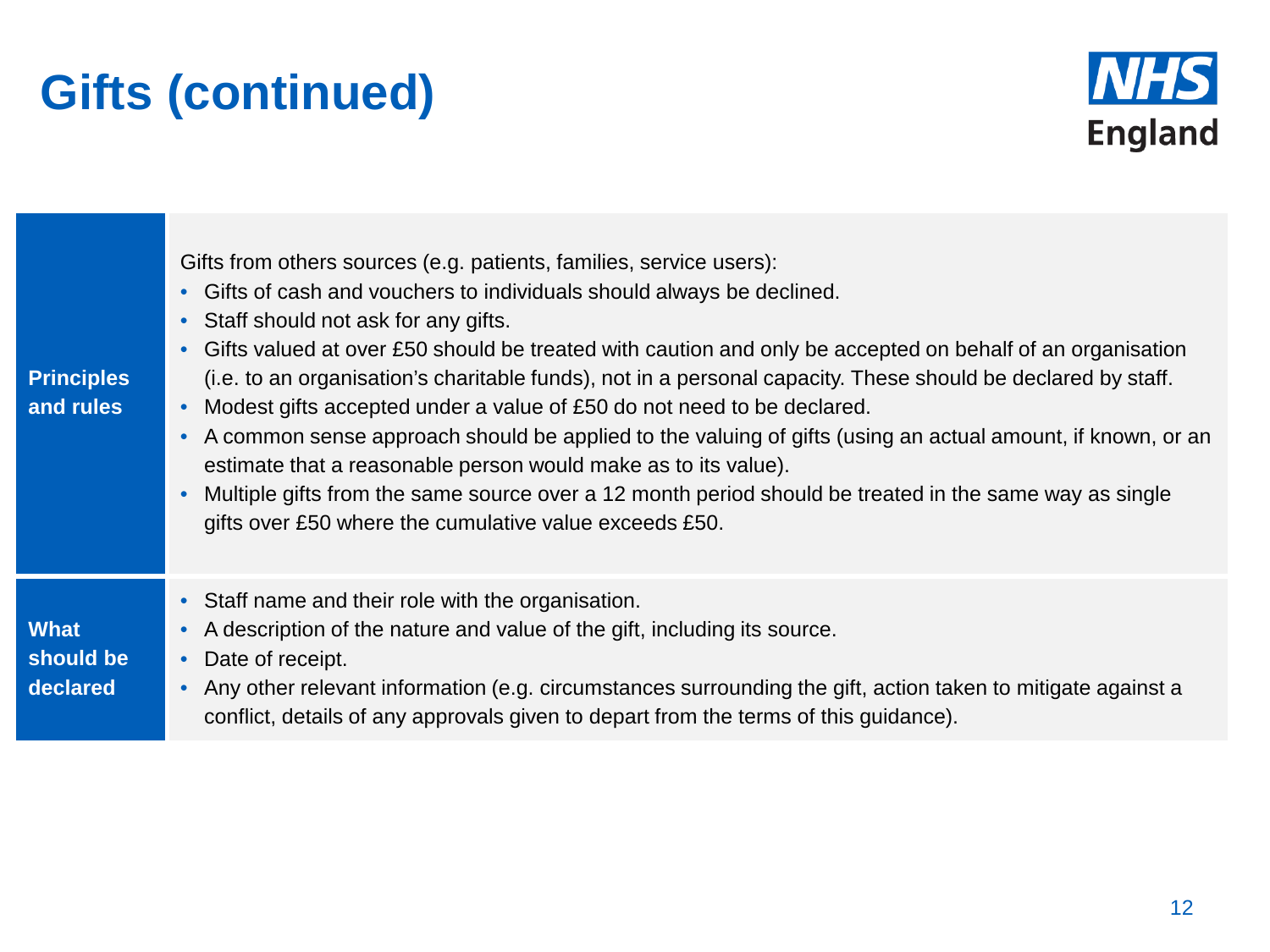### **Hospitality**



| <b>What are</b><br>the<br>issues? | Delivery of services across the NHS relies on working with a wide range of partners (including industry and<br>academia) in different places and, sometimes, outside of 'traditional' working hours. As a result, staff will<br>sometimes appropriately receive hospitality. Staff receiving hospitality should always be prepared to justify why it<br>has been accepted, and be mindful that even hospitality of a small value may give rise to perceptions of<br>impropriety and might influence behaviour.<br>Hospitality means offers of meals, refreshments, travel, accommodation, and other expenses in relation to<br>attendance at meetings, conferences, education and training events, etc.                             |
|-----------------------------------|-------------------------------------------------------------------------------------------------------------------------------------------------------------------------------------------------------------------------------------------------------------------------------------------------------------------------------------------------------------------------------------------------------------------------------------------------------------------------------------------------------------------------------------------------------------------------------------------------------------------------------------------------------------------------------------------------------------------------------------|
|                                   | Overarching principles applying in all circumstances:<br>• Staff should not ask for or accept hospitality that may affect, or be seen to affect, their professional judgement.<br>Hospitality must only be accepted when there is a legitimate business reason and it is proportionate to the<br>nature and purpose of the event.<br>Particular caution should be exercised when hospitality is offered by actual or potential suppliers or contractors<br>- these can be accepted if modest and reasonable but individuals should always obtain senior approval and<br>declare these.                                                                                                                                              |
| <b>Principles</b><br>and rules    | Meals and refreshments:<br>• Under a value of £25 - may be accepted and need not be declared.<br>• Of a value between £25 and £75 <sup>*</sup> - may be accepted and must be declared.<br>Over a value of £75* - should be refused unless (in exceptional circumstances) senior approval is given. A clear<br>reason should be recorded on an organisation's register(s) of interest as to why it was permissible to accept.<br>• A common sense approach should be applied to the valuing of meals and refreshments (using an actual<br>amount, if known, or an estimate that a reasonable person would make as to its value).<br>*The £75 value has been selected with reference to existing industry guidance issued by the ABPI |
|                                   | http://www.pmcpa.org.uk/thecode/Pages/default.aspx                                                                                                                                                                                                                                                                                                                                                                                                                                                                                                                                                                                                                                                                                  |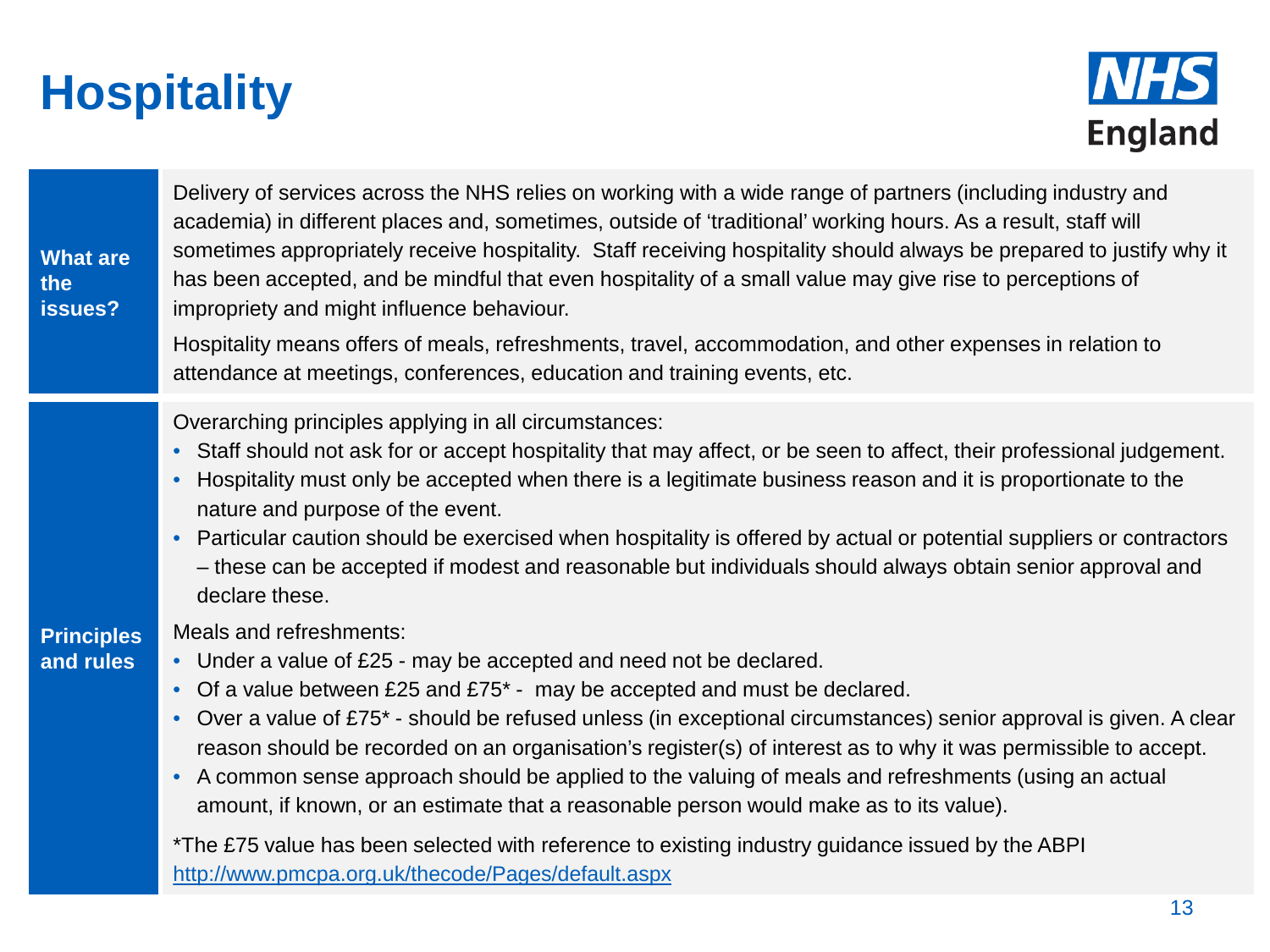### **Hospitality (continued)**



Travel and accommodation:

- Modest offers to pay some or all of the travel and accommodation costs related to attendance at events may be accepted and must be declared.
- **Principles and rules** • Offers which go beyond modest, or are of a type that the organisation itself might not usually offer, need approval by senior staff, should only be accepted in exceptional circumstances, and must be declared. A clear reason should be recorded on an organisation's register(s) of interest as to why it was permissible to accept travel and accommodation of this type.
	- A non exhaustive list of examples includes:
		- o offers of business class or first class travel and accommodation (including domestic travel).
		- o offers of foreign travel and accommodation.
- **What**  • Staff name and their role with the organisation. • A description of the nature and value of the hospitality including the circumstances.

#### **should be**  • Date of receipt.

**declared** • Any other relevant information (e.g. action taken to mitigate against a conflict, details of any approvals given to depart from the terms of this guidance).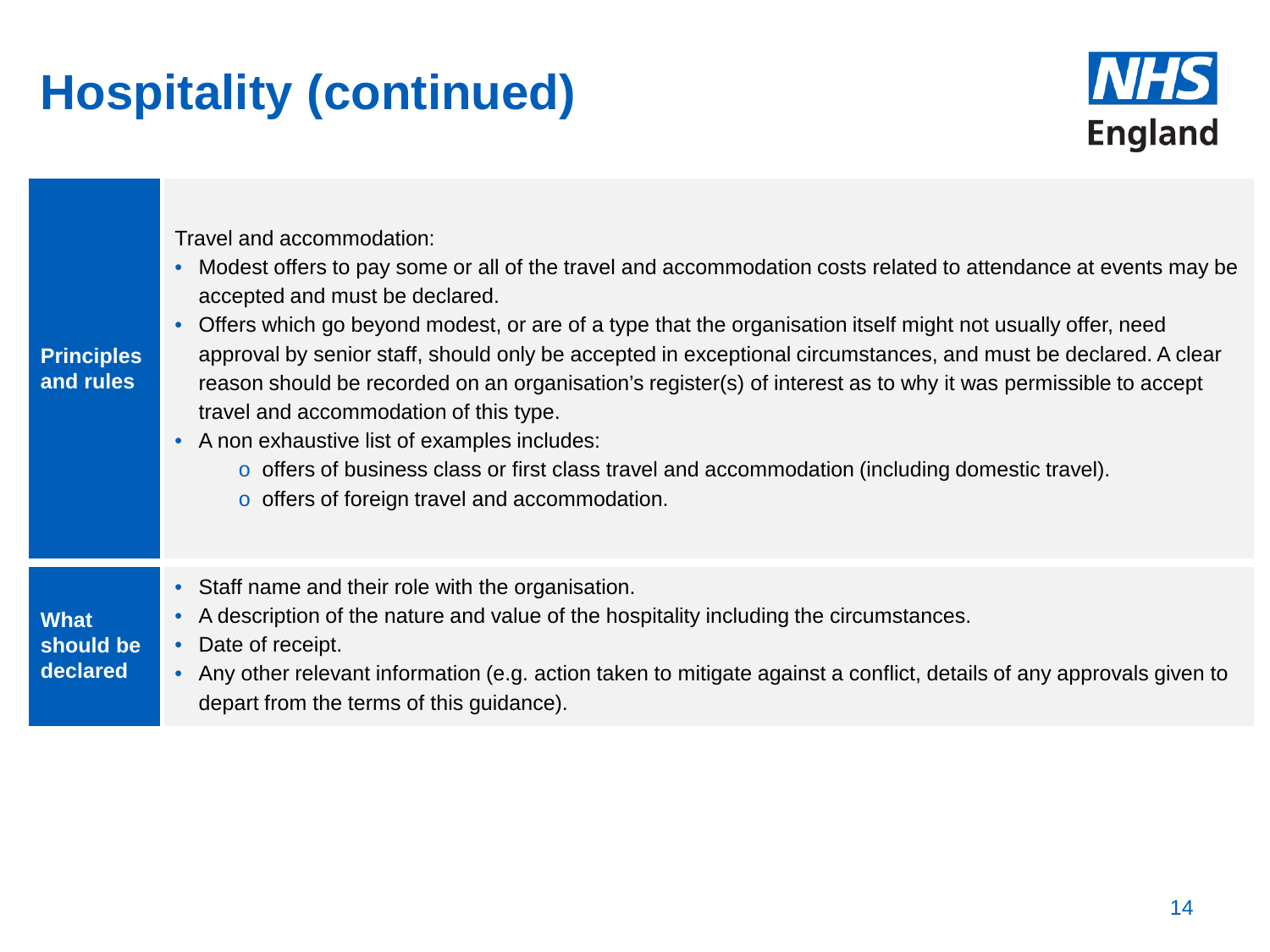### **Outside employment**



| <b>What are</b><br>the issues?       | The NHS relies on staff with good skills, broad knowledge and diverse experience. Many staff bring expertise<br>from sectors outside the NHS, such as industry, business, education, government and beyond. The<br>involvement of staff in these outside roles alongside their NHS role can therefore be of benefit, but the<br>existence of these should be well known so that conflicts can be either managed or avoided.<br>Outside employment means employment and other engagements, outside of formal employment<br>arrangements. This can include directorships, non-executive roles, self-employment, consultancy work,<br>charitable trustee roles, political roles and roles within not-for-profit organisations, paid advisory positions and<br>paid honorariums which relate to bodies likely to do business with an organisation. (Clinical private practice is<br>considered in a separate section). |
|--------------------------------------|--------------------------------------------------------------------------------------------------------------------------------------------------------------------------------------------------------------------------------------------------------------------------------------------------------------------------------------------------------------------------------------------------------------------------------------------------------------------------------------------------------------------------------------------------------------------------------------------------------------------------------------------------------------------------------------------------------------------------------------------------------------------------------------------------------------------------------------------------------------------------------------------------------------------|
| <b>Principles</b><br>and rules       | • Staff should declare any existing outside employment on appointment, and any new outside employment<br>when it arises.<br>• Where a risk of conflict of interest is identified, the general management actions outlined in this guidance<br>should be considered and applied to mitigate risks.<br>• Where contracts of employment or terms and conditions of engagement permit, staff may be required to<br>seek prior approval from an organisation to engage in outside employment.<br>Organisations may also have legitimate reasons within employment law for knowing about outside<br>$\bullet$<br>employment of staff, even this does not give rise to risk of a conflict. Nothing in this guidance prevents such<br>enquiries being made.                                                                                                                                                                |
| <b>What</b><br>should be<br>declared | • Staff name and their role with the organisation.<br>A description of the nature of the outside employment (e.g. who it is with, a description of duties, time<br>$\bullet$<br>commitment).<br>• Relevant dates.<br>Any other relevant information (e.g. action taken to mitigate against a conflict, details of any approvals given<br>$\bullet$<br>to depart from the terms of this guidance).                                                                                                                                                                                                                                                                                                                                                                                                                                                                                                                  |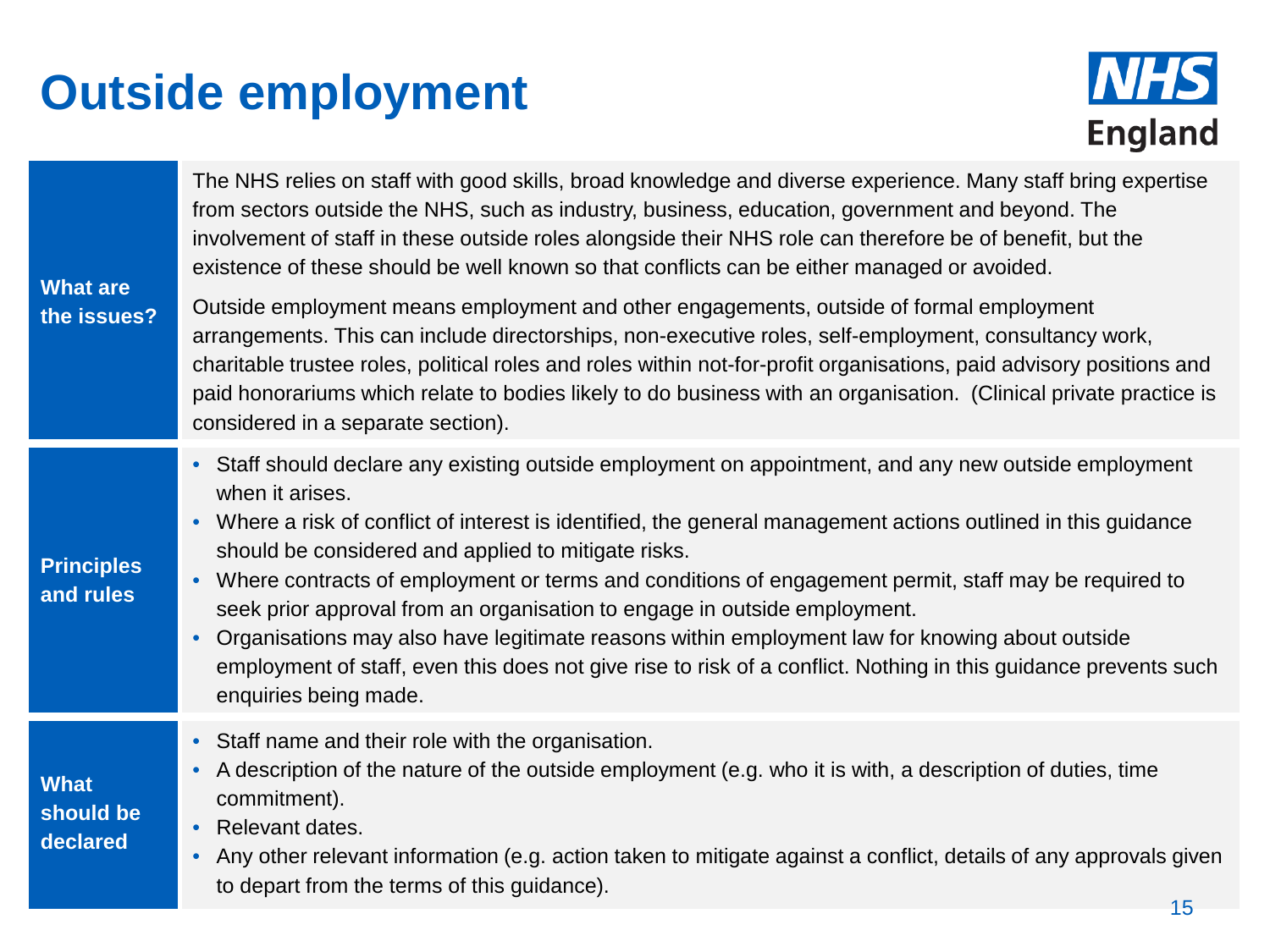#### **Shareholding and other ownership interests NHS England**

| <b>What are</b><br>the issues?       | Holding shares or other ownership interests can be a common way for staff to invest their personal time and<br>money to seek a return on investment. However, conflicts of interest can arise when staff personally benefit<br>from this investment because of their role with an organisation. For instance, if they are involved in their<br>organisation's procurement of products or services which are offered by a company they have shares in then<br>this could give rise to a conflict of interest. In these cases, the existence of such interests should be well known<br>so that they can be effectively managed.                                                         |
|--------------------------------------|---------------------------------------------------------------------------------------------------------------------------------------------------------------------------------------------------------------------------------------------------------------------------------------------------------------------------------------------------------------------------------------------------------------------------------------------------------------------------------------------------------------------------------------------------------------------------------------------------------------------------------------------------------------------------------------|
| <b>Principles</b><br>and rules       | • Staff should declare, as a minimum, any shareholdings and other ownership interests in any publicly listed,<br>private or not-for-profit company, business, partnership or consultancy which is doing, or might be<br>reasonably expected to do, business with their organisation.<br>• There is no need to declare shares or securities held in collective investment or pension funds or units of<br>authorised unit trusts.<br>Where shareholdings or other ownership interests are declared and give rise to risk of conflicts of interest<br>$\bullet$<br>then the general management actions outlined in this guidance should be considered and applied to mitigate<br>risks. |
| <b>What</b><br>should be<br>declared | Staff name and their role with the organisation.<br>$\bullet$<br>A description of the nature of the shareholding/other ownership interest.<br>• Relevant dates.<br>Any other relevant information (e.g. action taken to mitigate against a conflict, details of any approvals given<br>$\bullet$<br>to depart from the terms of this guidance).                                                                                                                                                                                                                                                                                                                                       |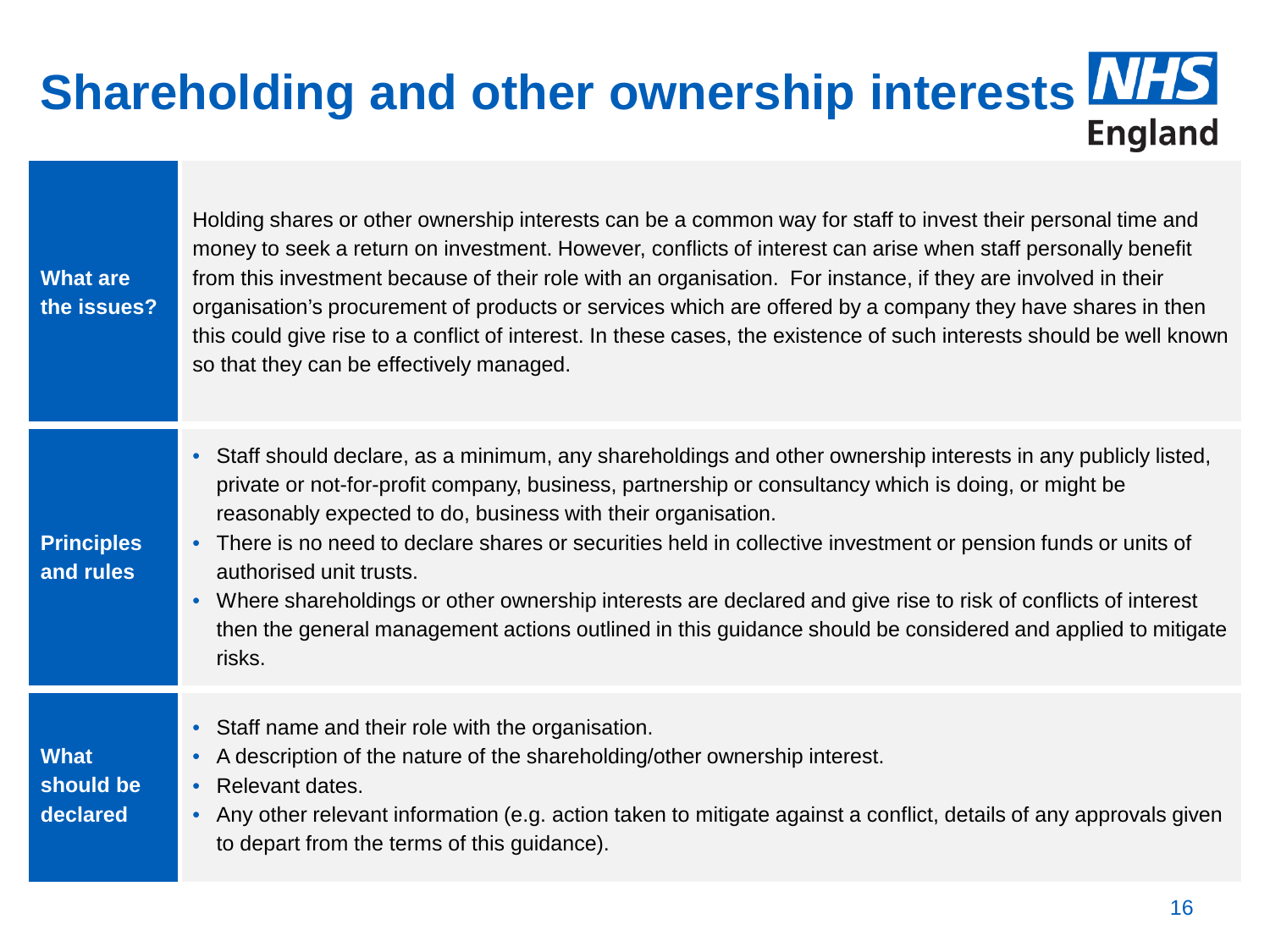#### **Patents**



| <b>What are</b><br>the issues?       | The development and holding of patents and other intellectual property rights allows staff to protect something<br>that they create, preventing unauthorised use of products or the copying of protected ideas. Staff are<br>encouraged to be innovative in their practice and therefore this activity is welcomed.<br>However, conflicts of interest can arise when staff who hold patents and other intellectual property rights are<br>involved in decision making and procurement. In addition, where product development involves use of time,<br>equipment or resources from their organisation, then this too could create risks of conflicts of interest, and it is<br>important that the organisation is aware of this and it can be managed appropriately.                                                                                                                                                         |
|--------------------------------------|------------------------------------------------------------------------------------------------------------------------------------------------------------------------------------------------------------------------------------------------------------------------------------------------------------------------------------------------------------------------------------------------------------------------------------------------------------------------------------------------------------------------------------------------------------------------------------------------------------------------------------------------------------------------------------------------------------------------------------------------------------------------------------------------------------------------------------------------------------------------------------------------------------------------------|
| <b>Principles</b><br>and rules       | • Staff should declare patents and other intellectual property rights they hold (either individually, or by virtue of<br>their association with a commercial or other organisation), including where applications to protect have<br>started or are ongoing, which are, or might be reasonably expected to be, related to items to be procured or<br>used by their organisation.<br>Staff should seek prior permission from their organisation before entering into any agreement with bodies<br>$\bullet$<br>regarding product development, research, work on pathways, etc, where this impacts on the organisation's<br>own time, or uses its equipment, resources or intellectual property.<br>• Where holding of patents and other intellectual property rights give rise to a conflict of interest then the<br>general management actions outlined in this guidance should be considered and applied to mitigate risks. |
| <b>What</b><br>should be<br>declared | • Staff name and their role with the organisation.<br>A description of the patent or other intellectual property right and its ownership.<br>• Relevant dates.<br>Any other relevant information (e.g. action taken to mitigate against a conflict, details of any approvals given<br>$\bullet$<br>to depart from the terms of this guidance).                                                                                                                                                                                                                                                                                                                                                                                                                                                                                                                                                                               |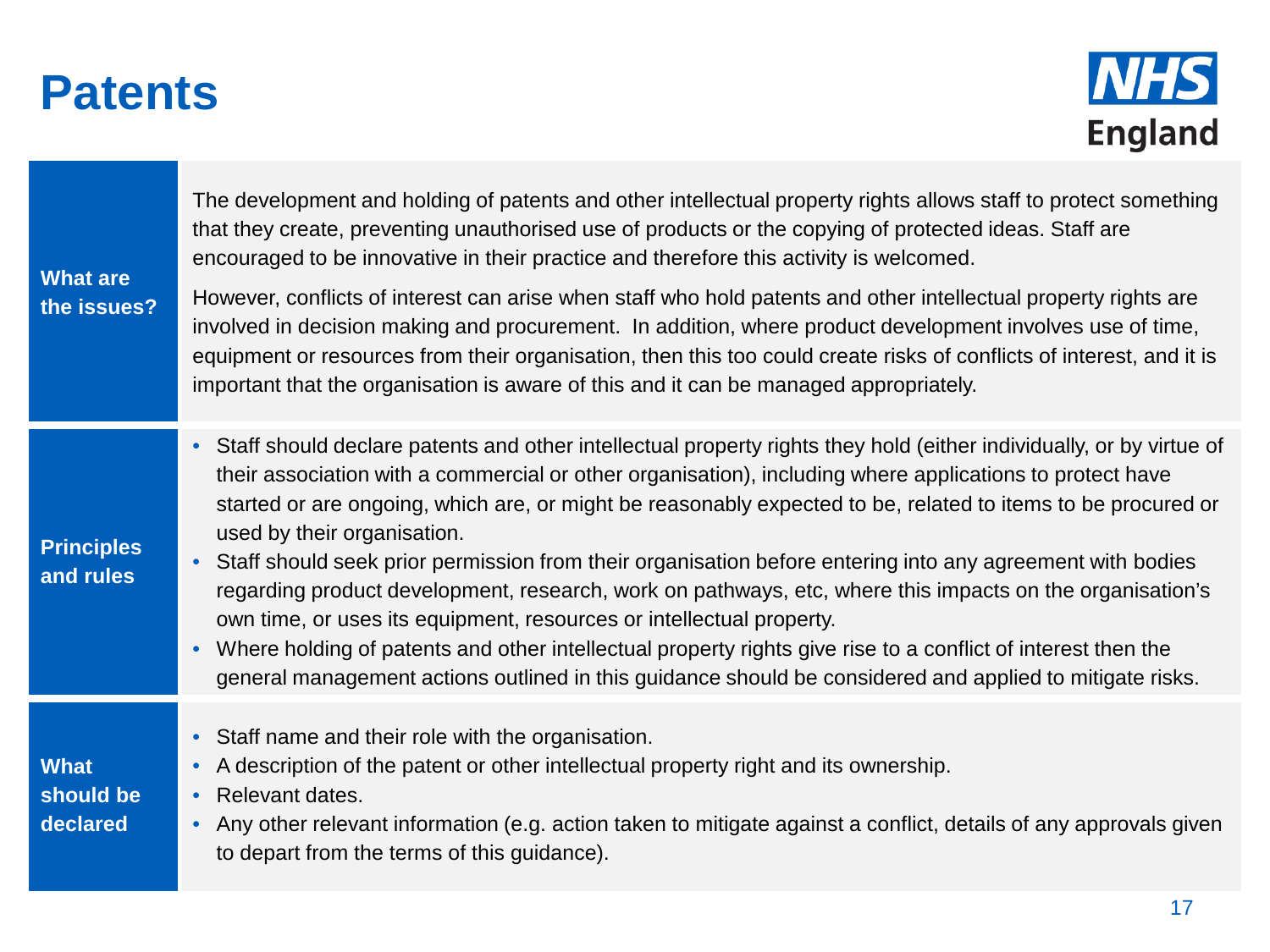### **Loyalty interests**



| <b>What are</b><br>the issues?       | As part of their jobs staff need to build strong relationships with colleagues across the NHS and in other<br>sectors. These relationships can be hard to define as they may often fall in the category of indirect interests.<br>They are unlikely to be directed by any formal process or managed via any contractual means - it can be as<br>simple as having informal access to people in senior positions. However, loyalty interests can influence<br>decision making.<br>Conflicts of interest can arise when decision making is influenced subjectively through association with<br>colleagues or organisations out of loyalty to the relationship they have, rather than through an objective<br>process. The scope of loyalty interests is potentially huge, so judgement is required for making declarations.                                                                                                                                                                                                                                          |
|--------------------------------------|-------------------------------------------------------------------------------------------------------------------------------------------------------------------------------------------------------------------------------------------------------------------------------------------------------------------------------------------------------------------------------------------------------------------------------------------------------------------------------------------------------------------------------------------------------------------------------------------------------------------------------------------------------------------------------------------------------------------------------------------------------------------------------------------------------------------------------------------------------------------------------------------------------------------------------------------------------------------------------------------------------------------------------------------------------------------|
| <b>Principles</b><br>and rules       | Loyalty interests should be declared by staff involved in decision making where they:<br>Hold a position of authority in another NHS organisation or commercial, charity, voluntary, professional,<br>$\bullet$<br>statutory or other body which could be seen to influence decisions they take in their NHS role.<br>Sit on advisory groups or other paid or unpaid decision making forums that can influence how their<br>$\bullet$<br>organisation spends taxpayers' money.<br>• Are, or could be, involved in the recruitment or management of close family members and relatives, close<br>friends and associates, and business partners.<br>• Are aware that their organisation does business with an organisation with whom close family members<br>and relatives, close friends and associates, and business partners have decision making responsibilities.<br>Where holding loyalty interests gives rise to a conflict of interest then the general management actions outlined<br>in this guidance should be considered and applied to mitigate risks. |
| <b>What</b><br>should be<br>declared | Staff name and their role with the organisation.<br>$\bullet$<br>A description of the nature of the loyalty interest.<br>• Relevant dates.<br>Any other relevant information (e.g. action taken to mitigate against a conflict, details of any approvals given<br>$\bullet$<br>to depart from the terms of this guidance).<br>18                                                                                                                                                                                                                                                                                                                                                                                                                                                                                                                                                                                                                                                                                                                                  |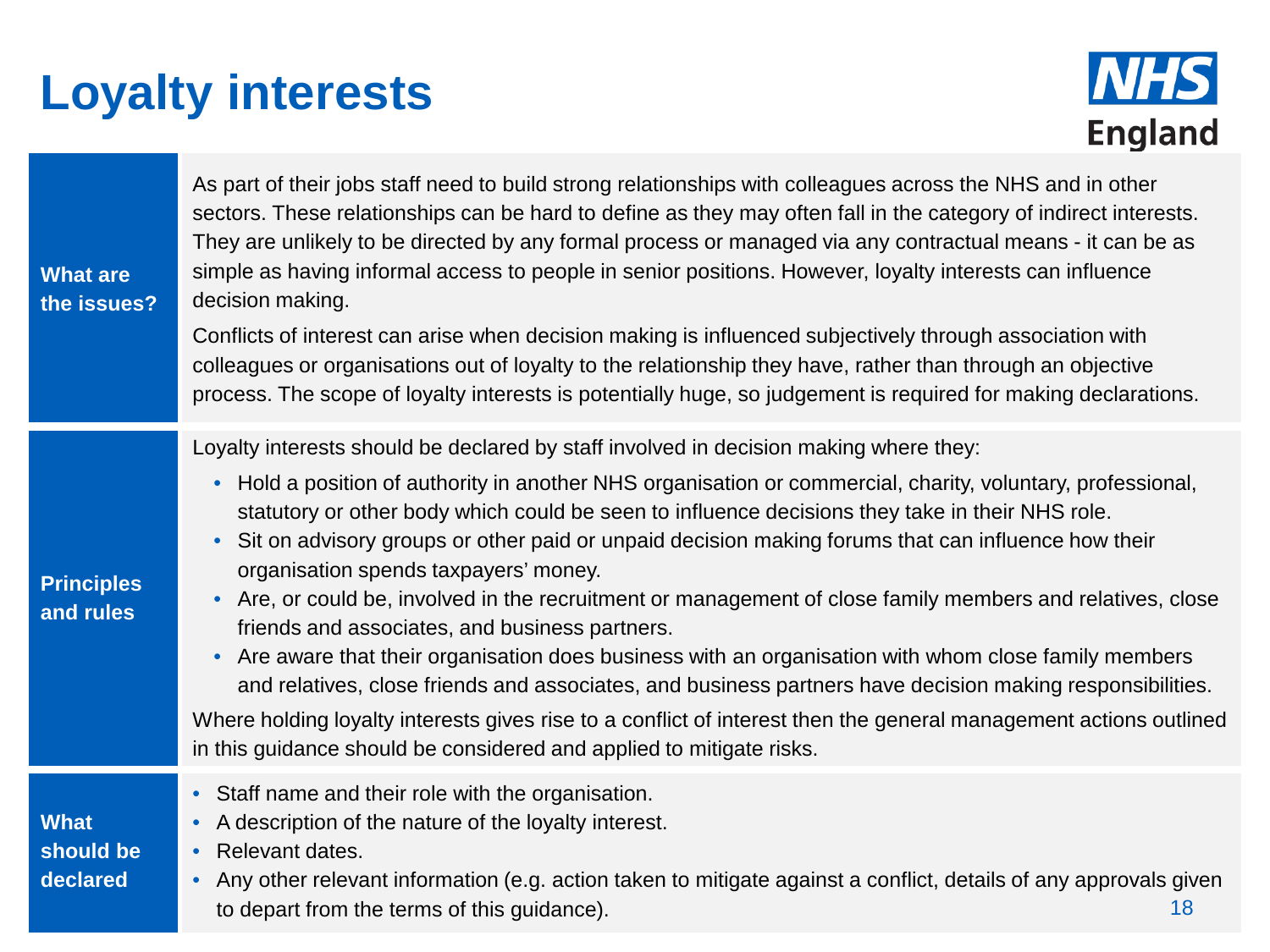#### **Donations**



| <b>What are</b><br>the issues?       | A donation is a charitable financial payment, which can be in the form of direct cash payment or through the<br>application of a will or similar directive. Charitable giving and other donations are often used to support the<br>provision of health and care services. As a major public sector employer the NHS holds formal and informal<br>partnerships with national and local charities. Staff will, in their private lives, undertake voluntary work or<br>fundraising activities for charity. A supportive environment across the NHS and charitable sector should be<br>promoted. However, conflicts of interest can arise.                                                                                                                                                                                                                                                                                                                                                                                                                                                                                                                                                                                                                                                                                                                                   |
|--------------------------------------|--------------------------------------------------------------------------------------------------------------------------------------------------------------------------------------------------------------------------------------------------------------------------------------------------------------------------------------------------------------------------------------------------------------------------------------------------------------------------------------------------------------------------------------------------------------------------------------------------------------------------------------------------------------------------------------------------------------------------------------------------------------------------------------------------------------------------------------------------------------------------------------------------------------------------------------------------------------------------------------------------------------------------------------------------------------------------------------------------------------------------------------------------------------------------------------------------------------------------------------------------------------------------------------------------------------------------------------------------------------------------|
| <b>Principles</b><br>and rules       | • Acceptance of donations made by suppliers or bodies seeking to do business with an organisation should be<br>treated with caution and not routinely accepted. In exceptional circumstances a donation from a supplier<br>may be accepted but should always be declared. A clear reason should be recorded as to why it was<br>deemed acceptable, alongside the actual or estimated value.<br>Staff should not actively solicit charitable donations unless this is a prescribed or expected part of their<br>duties for an organisation, or is being pursued on behalf of that organisation's registered charity (if it has<br>one) or other charitable body and is not for their own personal gain.<br>Staff must obtain permission from their organisation if in their professional role they intend to undertake<br>$\bullet$<br>fundraising activities on behalf of a pre-approved charitable campaign.<br>Donations, when received, should be made to a specific charitable fund (never to an individual) and a<br>$\bullet$<br>receipt should be issued.<br>Staff wishing to make a donation to a charitable fund in lieu of a professional fee they receive may do so,<br>$\bullet$<br>subject to ensuring that they take personal responsibility for ensuring that any tax liabilities related to such<br>donations are properly discharged and accounted for. |
| <b>What</b><br>should be<br>declared | Organisations should maintain records in line with their wider obligations under charity law, in line with the<br>$\bullet$<br>above principles and rules.<br>19                                                                                                                                                                                                                                                                                                                                                                                                                                                                                                                                                                                                                                                                                                                                                                                                                                                                                                                                                                                                                                                                                                                                                                                                         |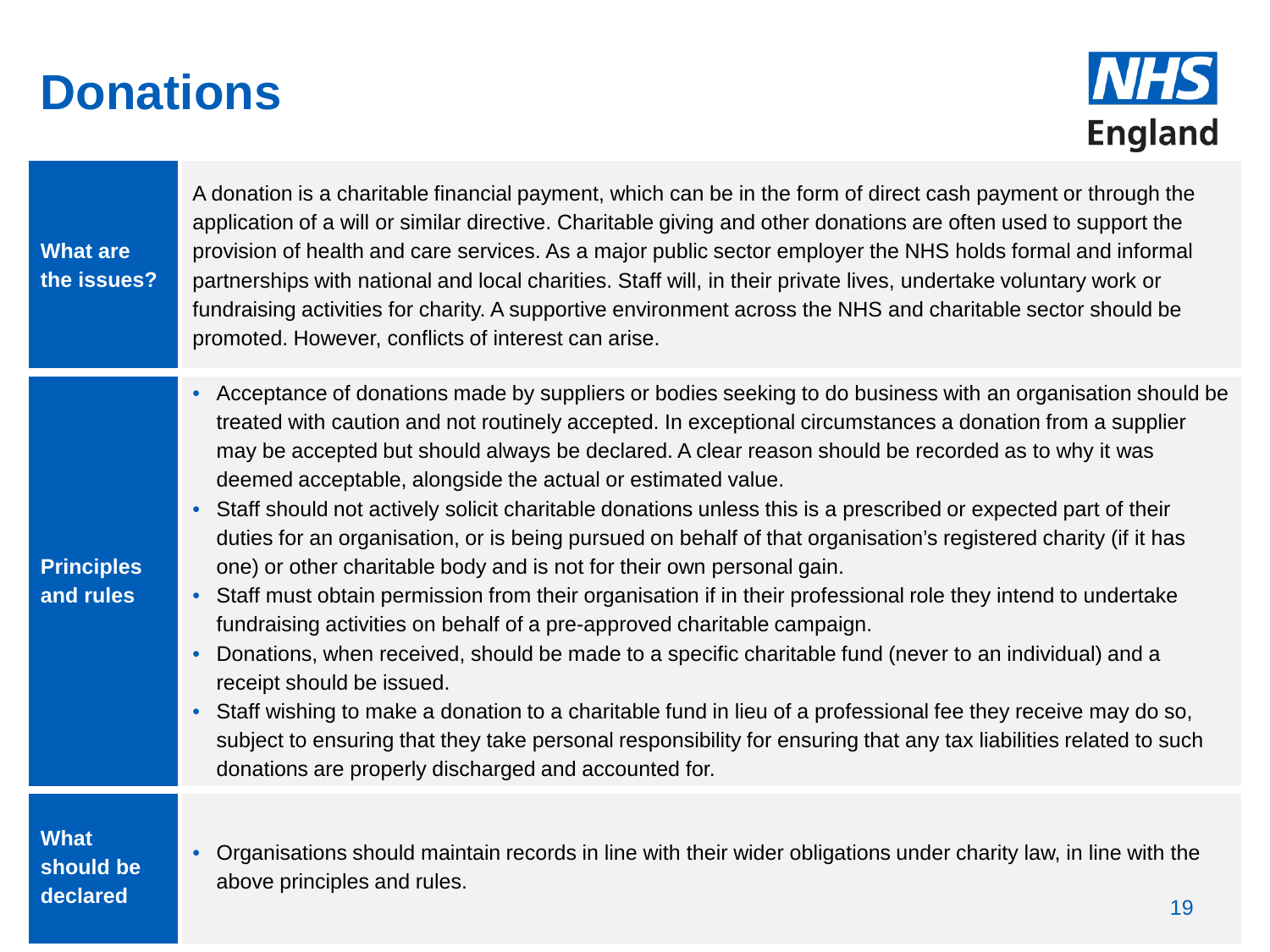#### **Sponsored events**



| <b>What are</b><br>the issues?       | Sponsorship of NHS events by external parties is valued. Offers to meet some or part of the costs of running<br>an event secures their ability to take place, benefiting NHS staff and patients. Without this funding there may<br>be fewer opportunities for learning, development and partnership working. However, there is potential for<br>conflicts of interest between the organiser and the sponsor, particularly regarding the ability to market<br>commercial products or services. As a result there should be proper safeguards in place to prevent conflicts<br>occurring.                                                                                                                                                                                                                                                                                                                                                                                                                                                                                                                                                                                                                                                                                |
|--------------------------------------|------------------------------------------------------------------------------------------------------------------------------------------------------------------------------------------------------------------------------------------------------------------------------------------------------------------------------------------------------------------------------------------------------------------------------------------------------------------------------------------------------------------------------------------------------------------------------------------------------------------------------------------------------------------------------------------------------------------------------------------------------------------------------------------------------------------------------------------------------------------------------------------------------------------------------------------------------------------------------------------------------------------------------------------------------------------------------------------------------------------------------------------------------------------------------------------------------------------------------------------------------------------------|
| <b>Principles</b><br>and rules       | Sponsorship of events by appropriate external bodies should only be approved if a reasonable person would<br>$\bullet$<br>conclude that the event will result in clear benefit for the organisation and the NHS.<br>During dealings with sponsors there must be no breach of patient or individual confidentiality or data<br>$\bullet$<br>protection rules and legislation.<br>No information should be supplied to the sponsor from which they could gain a commercial advantage, and<br>$\bullet$<br>information which is not in the public domain should not normally be supplied.<br>At an organisation's discretion, sponsors or their representatives may attend or take part in the event but<br>$\bullet$<br>they should not have a dominant influence over the content or the main purpose of the event.<br>The involvement of a sponsor in an event should always be clearly identified in the interest of transparency.<br>$\bullet$<br>Organisations should make it clear that sponsorship does not equate to endorsement of a company or its<br>products and this should be made visibly clear on any promotional or other materials relating to the event.<br>• Staff should declare involvement with arranging sponsored events to their organisation. |
| <b>What</b><br>should be<br>declared | Organisations should maintain records regarding sponsored events in line with the above principles and<br>rules.                                                                                                                                                                                                                                                                                                                                                                                                                                                                                                                                                                                                                                                                                                                                                                                                                                                                                                                                                                                                                                                                                                                                                       |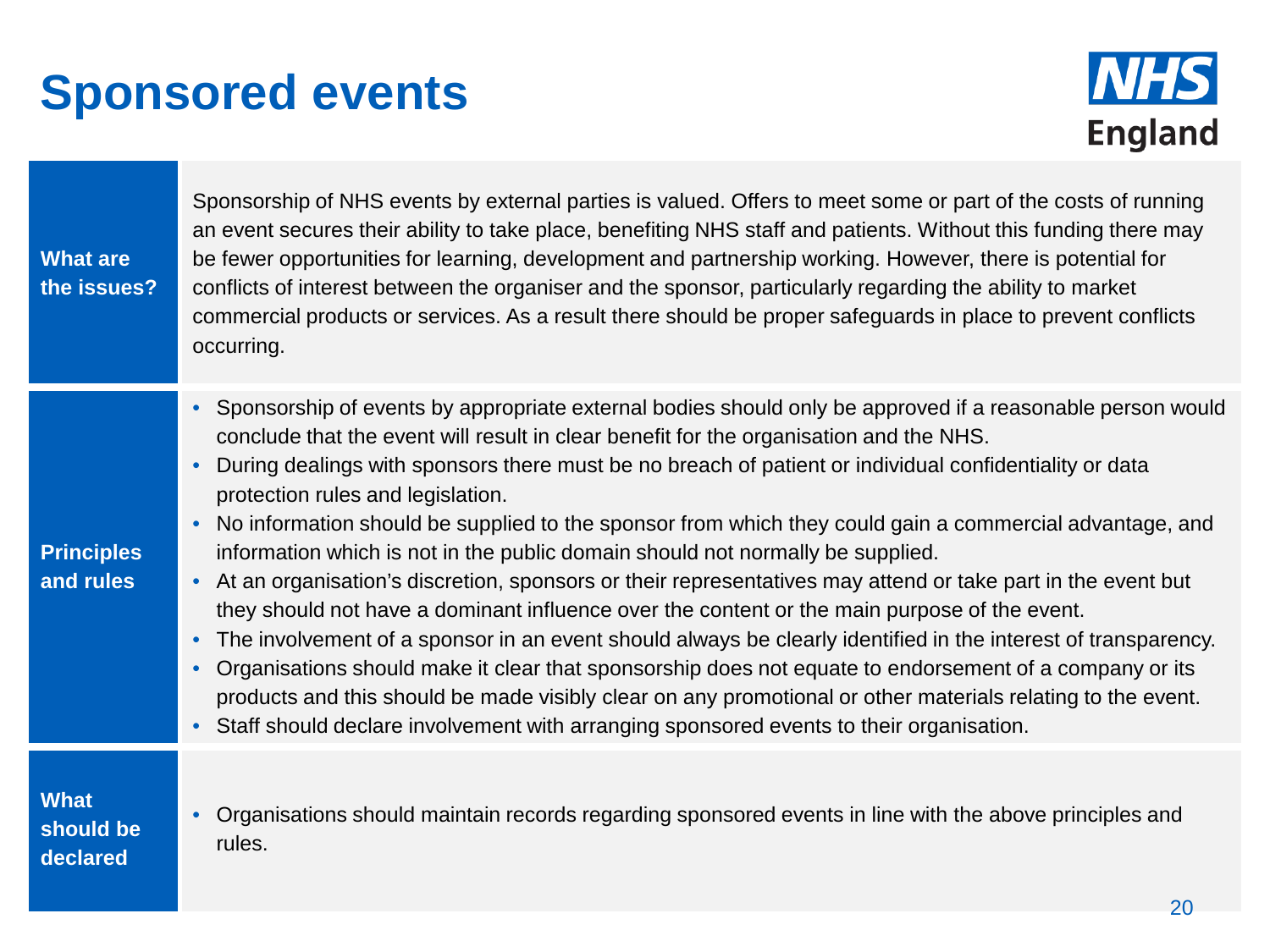#### **Sponsored research**



| <b>What are</b><br>the issues?       | Research is vital in helping the NHS to transform services and improve outcomes. Without sponsorship of<br>research some beneficial projects might not happen. More broadly, partnerships between the NHS and<br>external bodies on research are important for driving innovation and sharing best practice. However, there is<br>potential for conflicts of interest to occur, particularly when research funding by external bodies does or could<br>lead to a real or perceived commercial advantage. There needs to be transparency and any conflicts of interest<br>should be well managed.                                                                                                                                         |
|--------------------------------------|------------------------------------------------------------------------------------------------------------------------------------------------------------------------------------------------------------------------------------------------------------------------------------------------------------------------------------------------------------------------------------------------------------------------------------------------------------------------------------------------------------------------------------------------------------------------------------------------------------------------------------------------------------------------------------------------------------------------------------------|
| <b>Principles</b><br>and rules       | Funding sources for research purposes must be transparent.<br>$\bullet$<br>Any proposed research must go through the relevant health research authority or other approvals process.<br>There must be a written protocol and written contract between staff, the organisation, and/or institutes at<br>$\bullet$<br>which the study will take place and the sponsoring organisation, which specifies the nature of the services to<br>be provided and the payment for those services.<br>The study must not constitute an inducement to prescribe, supply, administer, recommend, buy or sell any<br>medicine, medical device, equipment or service.<br>• Staff should declare involvement with sponsored research to their organisation. |
| <b>What</b><br>should be<br>declared | Organisations should retain written records of sponsorship of research, in line with the above principles and<br>rules.<br>Staff should declare:<br>their name and their role with the organisation<br>$\bullet$<br>a description of the nature of the nature of their involvement in the sponsored research<br>relevant dates<br>$\bullet$<br>any other relevant information (e.g. what, if any, benefit the sponsor derives from the sponsorship, action<br>taken to mitigate against a conflict, details of any approvals given to depart from the terms of this<br>guidance)<br>21                                                                                                                                                   |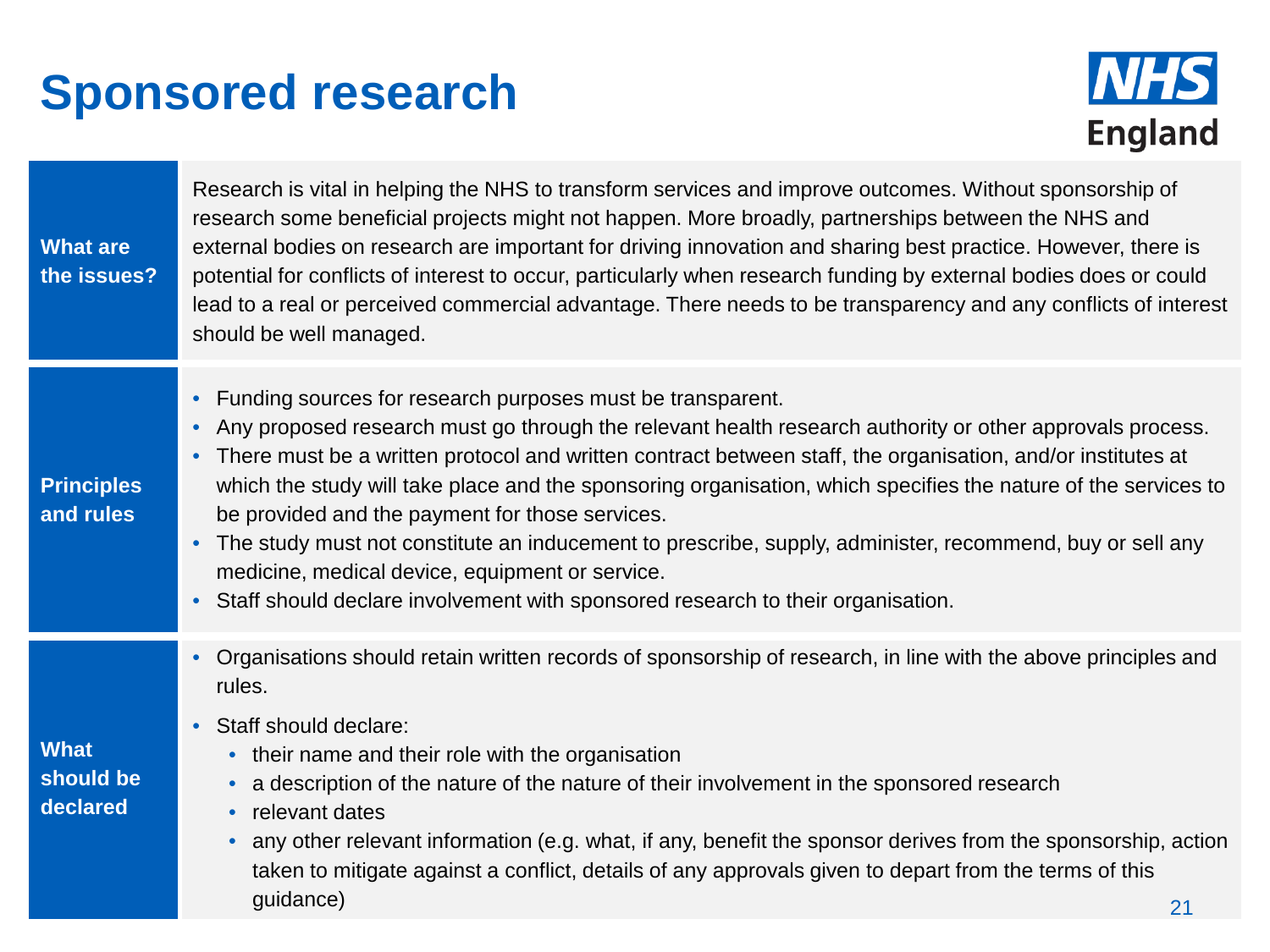#### **Sponsored posts**



| <b>What are</b><br>the issues?       | Sponsored posts are positions with an organisation that are funded, in whole or in part, by organisations<br>external to the NHS. Sponsored posts can offer benefits to the delivery of care, providing expertise, extra<br>capacity and capability that might not otherwise exist if funding was required to be used from the NHS budget.<br>However, safeguards are required to ensure that the deployment of sponsored posts does not cause a conflict<br>of interest between the aims of the sponsor and the aims of the organisation, particularly in relation to<br>procurement and competition.                                                                                                                                                                                                                                                                                                                                                                                                                                                                                                                                                                                                                                                      |
|--------------------------------------|-------------------------------------------------------------------------------------------------------------------------------------------------------------------------------------------------------------------------------------------------------------------------------------------------------------------------------------------------------------------------------------------------------------------------------------------------------------------------------------------------------------------------------------------------------------------------------------------------------------------------------------------------------------------------------------------------------------------------------------------------------------------------------------------------------------------------------------------------------------------------------------------------------------------------------------------------------------------------------------------------------------------------------------------------------------------------------------------------------------------------------------------------------------------------------------------------------------------------------------------------------------|
| <b>Principles</b><br>and rules       | Staff who are establishing the external sponsorship of a post should seek formal prior approval from their<br>$\bullet$<br>organisation.<br>Rolling sponsorship of posts should be avoided unless appropriate checkpoints are put in place to review<br>$\bullet$<br>and confirm the appropriateness of arrangements continuing.<br>Sponsorship of a post should only happen where there is written confirmation that the arrangements will<br>$\bullet$<br>have no effect on purchasing decisions or prescribing and dispensing habits. For the duration of the<br>sponsorship, auditing arrangements should be established to ensure this is the case. Written agreements<br>should detail the circumstances under which organisations have the ability to exit sponsorship arrangements<br>if conflicts of interest which cannot be managed arise.<br>Sponsored post holders must not promote or favour the sponsor's specific products, and information about<br>alternative products and suppliers should be provided.<br>Sponsors should not have any undue influence over the duties of the post or have any preferential access to<br>services, materials or intellectual property relating to or developed in connection with the sponsored posts. |
| <b>What</b><br>should be<br>declared | Organisations should retain written records of sponsorship of posts, in line with the above principles and<br>rules.<br>• Staff should declare any other interests arising as a result of their association with the sponsor, in line with<br>the content in the rest of this guidance.                                                                                                                                                                                                                                                                                                                                                                                                                                                                                                                                                                                                                                                                                                                                                                                                                                                                                                                                                                     |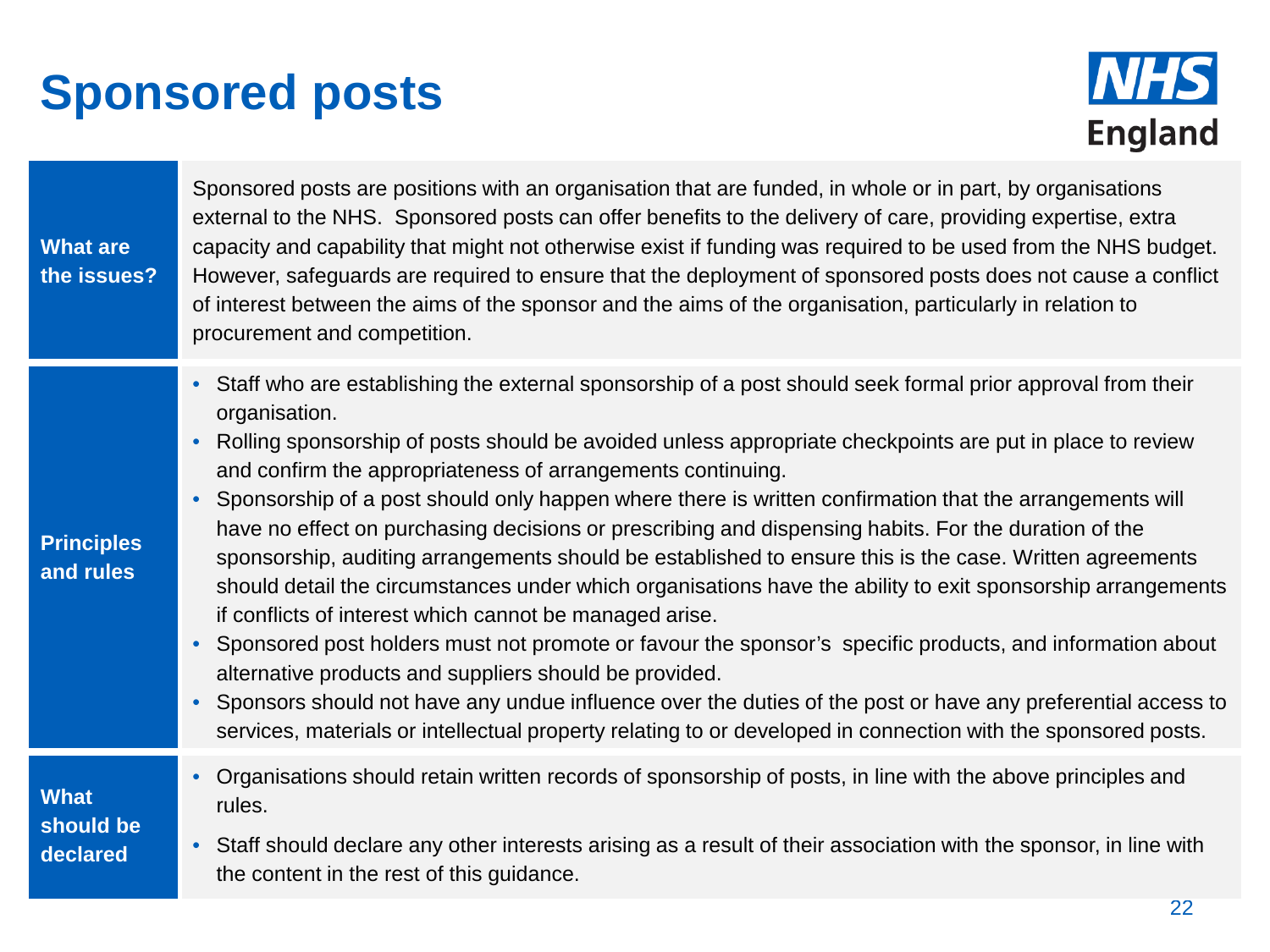#### **Clinical private practice**



| What are the<br>issues?        | Service delivery in the NHS is done by a mix of public, private and not-for-profit organisations. The expertise of<br>clinicians in the NHS is in high demand across all sectors and the NHS relies on the flexibility that the public,<br>private and not-for-profit sectors can provide. It is therefore not uncommon for clinical staff to provide NHS<br>funded care and undertake private practice work either for an external company, or through a corporate vehicle<br>established by themselves.<br>Existing provisions in contractual arrangements make allowances for this to happen and professional conduct<br>rules apply. However, these arrangements do create the possibility for conflicts of interest arising. Therefore,<br>these provisions are designed to ensure the existence of private practice is known so that potential conflicts of<br>interest can be managed. These provisions around declarations of activities are equivalent to what is asked of all<br>staff in the section on Outside Employment. |
|--------------------------------|----------------------------------------------------------------------------------------------------------------------------------------------------------------------------------------------------------------------------------------------------------------------------------------------------------------------------------------------------------------------------------------------------------------------------------------------------------------------------------------------------------------------------------------------------------------------------------------------------------------------------------------------------------------------------------------------------------------------------------------------------------------------------------------------------------------------------------------------------------------------------------------------------------------------------------------------------------------------------------------------------------------------------------------|
| <b>Principles</b><br>and rules | Clinical staff should declare all private practice on appointment, and/or any new private practice when it arises*<br>including:<br>• where they practise (name of private facility)<br>what they practise (specialty, major procedures).<br>$\bullet$<br>when they practise (identified sessions/time commitment)<br>$\bullet$<br>*Hospital Consultants are already required to provide their employer with this information by virtue of Para.3 Sch. 9 of the<br>Terms and Conditions - Consultants (England) 2003: https://www.bma.org.uk/-/media/files/pdfs/practical advice at<br>work/contracts/consultanttermsandconditions.pdf                                                                                                                                                                                                                                                                                                                                                                                                 |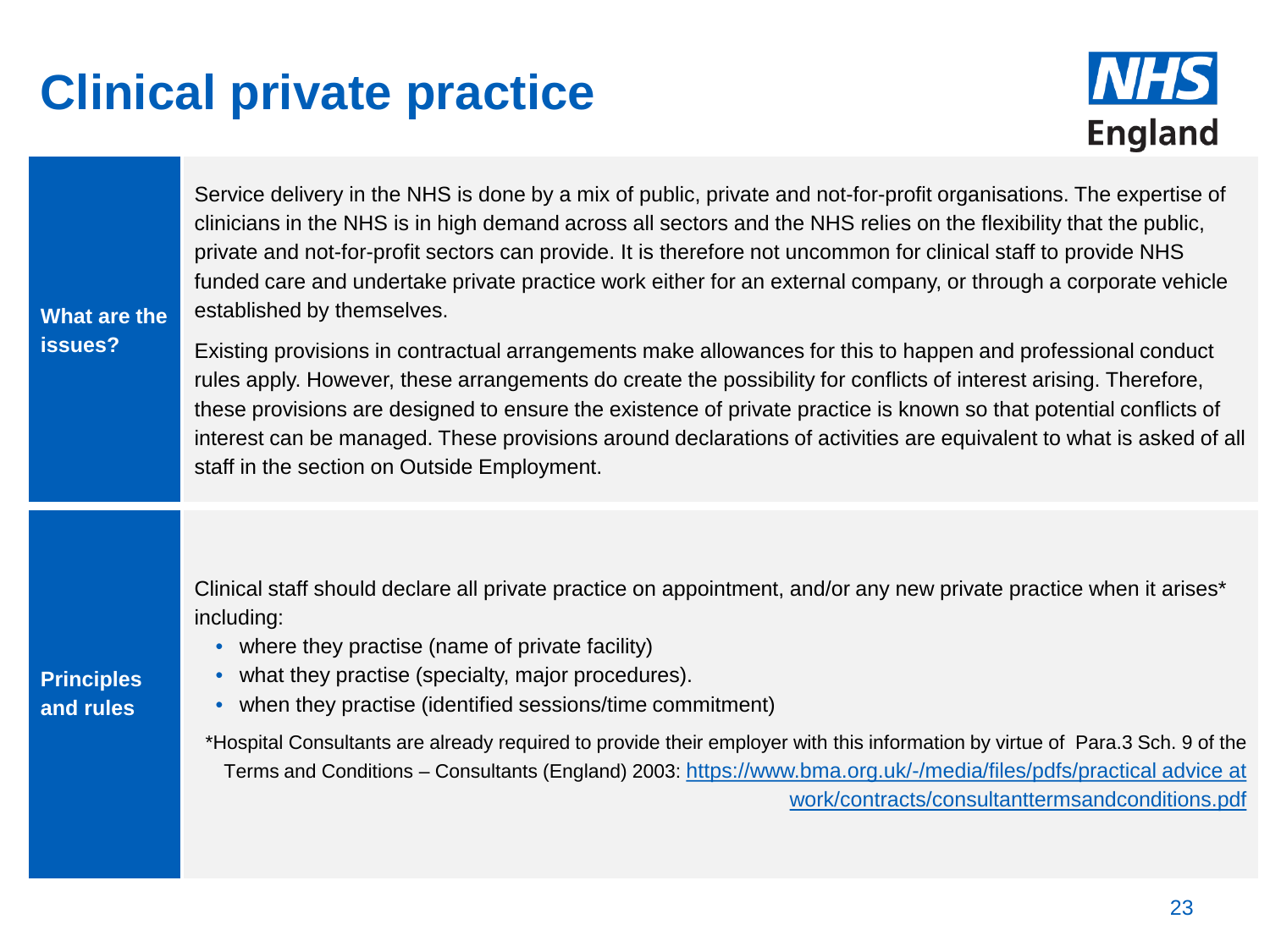### **Clinical private practice (continued)**



| this guidance should be considered and applied to mitigate risks.<br>• Staff name and their role with the organisation.<br>$\bullet$<br><b>What should</b><br>etc).<br>be declared<br>Relevant dates.<br>$\bullet$<br>Any other relevant information (e.g. action taken to mitigate against a conflict, details of any approvals given<br>$\bullet$ | <b>Principles</b><br>and rules | Clinical staff should (unless existing contractual provisions require otherwise or unless emergency treatment for<br>private patients is needed):<br>Seek prior approval of their organisation before taking up private practice.<br>$\bullet$<br>Ensure that, where there would otherwise be a conflict or potential conflict of interest, NHS commitments take<br>$\bullet$<br>precedence over private work.**<br>Not accept direct or indirect financial incentives from private providers other than those allowed by<br>$\bullet$<br>Competition and Markets Authority guidelines:<br>https://assets.publishing.service.gov.uk/media/542c1543e5274a1314000c56/Non-<br>Divestment_Order_amended.pdf<br>Hospital Consultants should not initiate discussions about providing their Private Professional Services for NHS<br>patients, nor should they ask other staff to initiate such discussions on his or her behalf.** |  |
|-----------------------------------------------------------------------------------------------------------------------------------------------------------------------------------------------------------------------------------------------------------------------------------------------------------------------------------------------------|--------------------------------|-------------------------------------------------------------------------------------------------------------------------------------------------------------------------------------------------------------------------------------------------------------------------------------------------------------------------------------------------------------------------------------------------------------------------------------------------------------------------------------------------------------------------------------------------------------------------------------------------------------------------------------------------------------------------------------------------------------------------------------------------------------------------------------------------------------------------------------------------------------------------------------------------------------------------------|--|
|                                                                                                                                                                                                                                                                                                                                                     |                                | ** These provisions already apply to Hospital Consultants by virtue of Paras.5 and 20, Sch. 9 of the<br>Terms and Conditions - Consultants (England) 2003: https://www.bma.org.uk/-/media/files/pdfs/practical advice at<br>work/contracts/consultanttermsandconditions.pdf<br>Where clinical private practice gives rise to a conflict of interest then the general management actions outlined in                                                                                                                                                                                                                                                                                                                                                                                                                                                                                                                           |  |
| 24                                                                                                                                                                                                                                                                                                                                                  |                                | A description of the nature of the private practice (e.g. what, where and when you practise, sessional activity,<br>to depart from the terms of this guidance).                                                                                                                                                                                                                                                                                                                                                                                                                                                                                                                                                                                                                                                                                                                                                               |  |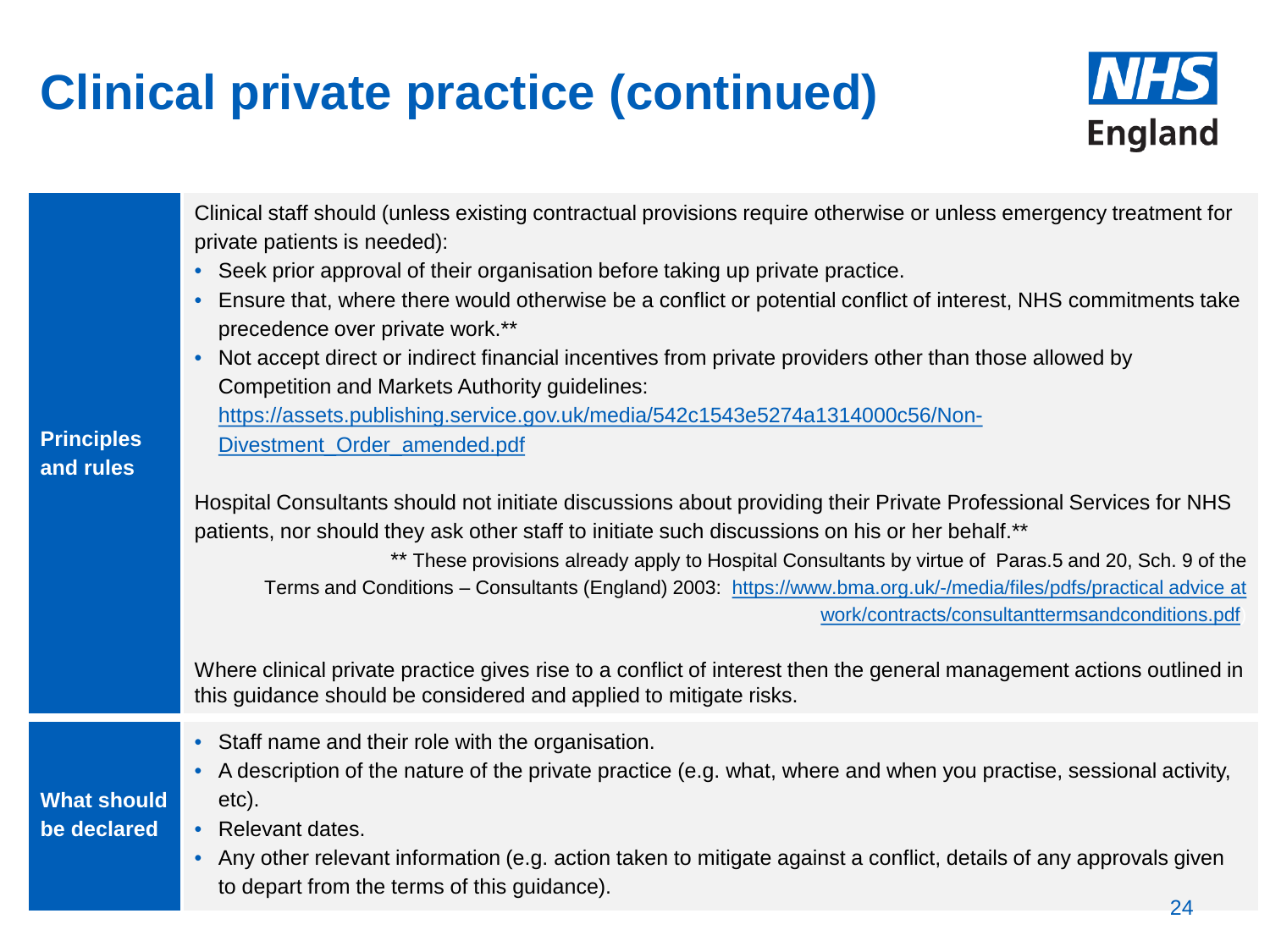### **5. Management: Strategic decision making groups**



**5.5.** Many organisations use boards (or committees and sub-committees of boards), advisory groups, and procurement panels to make key strategic decisions about things such as:

- Entering into (or renewing) large scale contracts
- Awarding grants
- Making procurement decisions
- Selection of medicines, equipment, and devices

These are referred to in this guidance as 'strategic decision making groups'.

**5.6.** It is important that the interests of those who are involved in these groups are well known to those involved. Organisations must therefore identify relevant strategic decision making groups and ensure they operate in a manner consistent with the following principles, which reflect wider standards of good governance:

- Chairs should consider any known interests of members in advance, and begin each meeting by asking for declaration of relevant interests
- Members should take personal responsibility for declaring material interests at the beginning of each meeting and as they arise
- Any new interests identified should be added to the organisation's register

• The vice chair (or other non-conflicted member) should chair all or part of the meeting if the chair has an interest that may prejudice their judgement

**5.7.** If a member has an actual or potential interest the chair should consider the following approaches and ensure that the reason for the chosen action is documented in minutes or records:

- Requiring the member to not attend the meeting
- Ensuring that the member does not receive meeting papers relating to the nature of their interest
- Requiring the member to not attend all or part of the discussion and decision on the related matter
- Noting the nature and extent of the interest, but judging it appropriate to allow the member to remain and participate
- Removing the member from the group or process altogether

25 **5.8.** The default response should not always be to exclude members with interests, as this may have a detrimental effect on the quality of the decision being made. An example is the need for clinical involvement, when clinicians may hold and represent a diversity of interests. Good judgement is required to ensure proportionate management of risk. The composition of groups should be kept under review to ensure effective participation.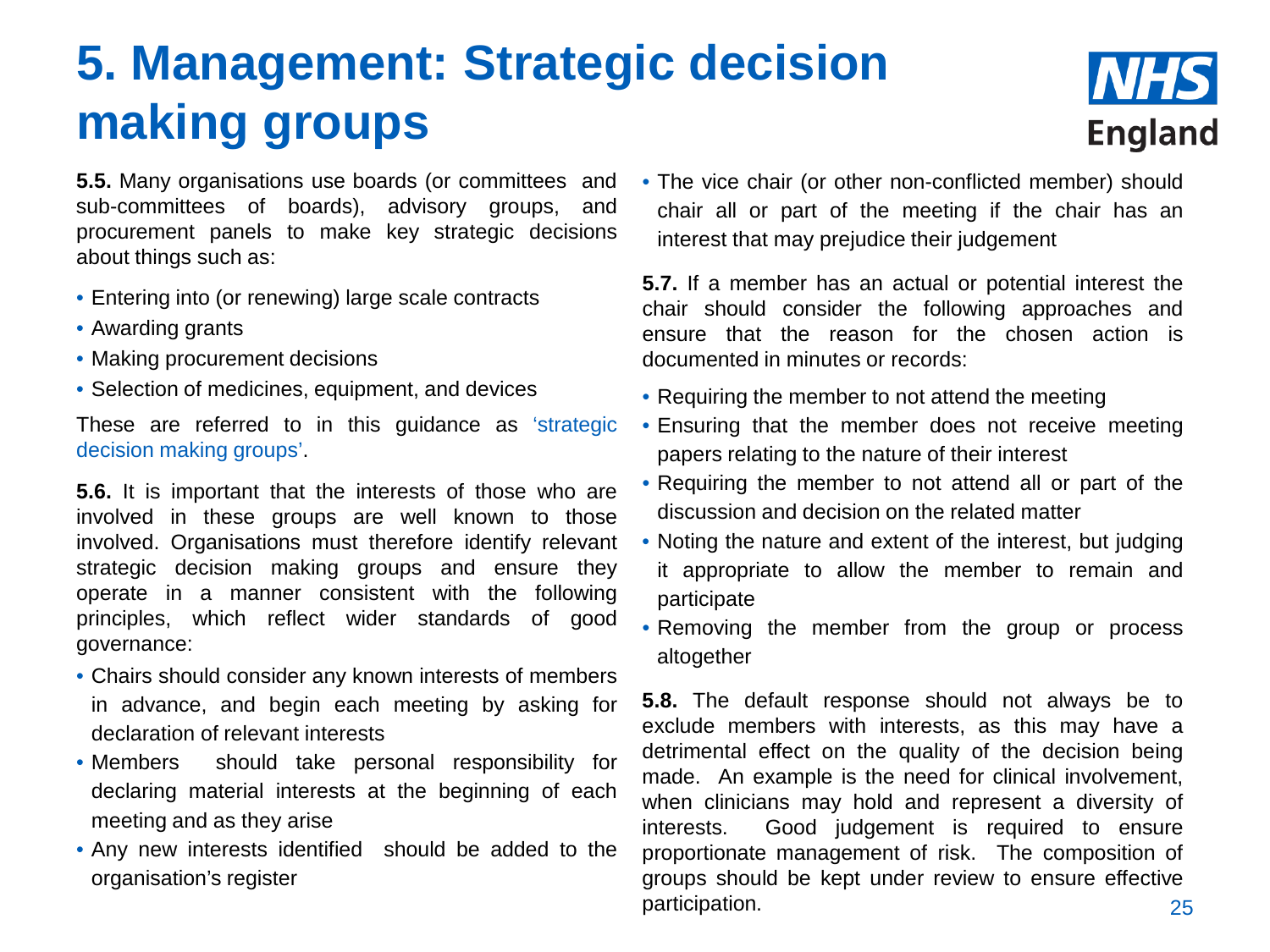### **5. Management: Procurement decisions**



**5.9.** Procurement should be managed in an open and transparent manner, compliant with procurement and other relevant law, to ensure there is no discrimination against or in favour of any provider. Procurement processes should be conducted in a manner that does not constitute anticompetitive behaviour - which is against the interest of patients.

**5.10.** Organisations should keep records that show a clear audit trail of how conflicts of interest have been identified and managed as part of procurement processes. At every stage of procurement steps should be taken to identify and manage conflicts of interest to ensure and to protect the integrity of the process. NHS Improvement and NHS England have published detailed and specific guidance on procurement processes which staff and organisations should consult.

**5.11.** For the avoidance of doubt, nothing in this section or this guidance waives or modifies any existing legal requirements relating to conflicts of interest and procurement decisions.



NHS Improvement Guidance on Procurement, Patient Choice and Competition: [https://www.gov.uk/government/publicatio](https://www.gov.uk/government/publications/procurement-patient-choice-and-competition-regulations-guidance) [ns/procurement-patient-choice-and](https://www.gov.uk/government/publications/procurement-patient-choice-and-competition-regulations-guidance)[competition-regulations-guidance](https://www.gov.uk/government/publications/procurement-patient-choice-and-competition-regulations-guidance)



NHS England Guidance on Conflicts of Interest for CCGs**:**  [https://www.england.nhs.uk/commissionin](https://www.england.nhs.uk/commissioning/wp-content/uploads/sites/12/2016/06/revsd-coi-guidance-june16.pdf) [g/pc-co-comms/coi/](https://www.england.nhs.uk/commissioning/pc-co-comms/coi/)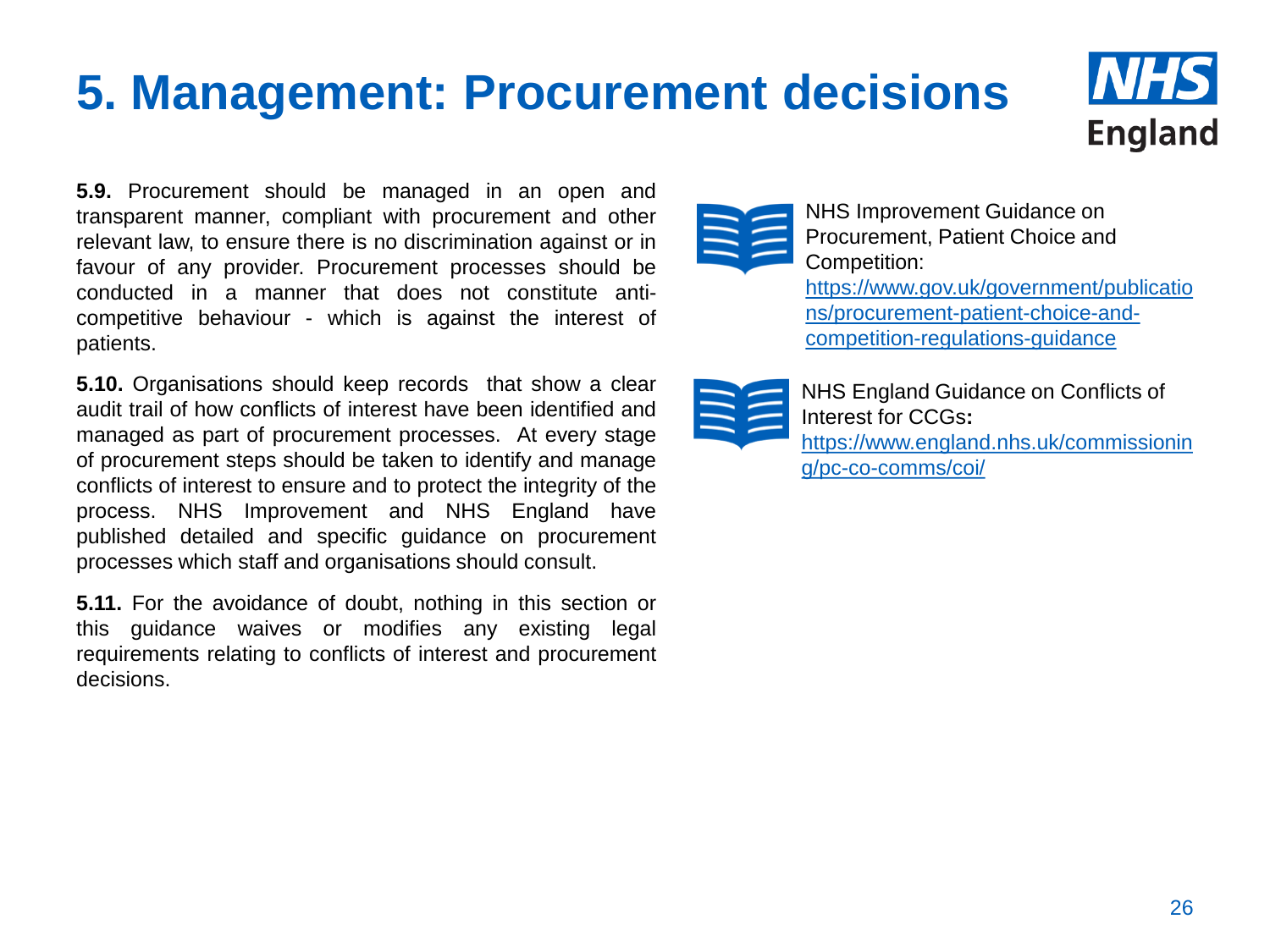#### <span id="page-26-0"></span>**6. Transparency: Maintenance and publication of register(s)**



#### **Maintenance of Register(s) Publication**

**6.1.** Organisations must ensure that a nominated team or individual collates and maintains up to date organisational register(s) of interests. An interest should remain on the register(s) for a minimum of 6 months after the interest has expired. Organisations should retain a private record of historic interests for a minimum of 6 years after the date on which it expired.

**6.2.** Template declaration of interests and register of interests forms for organisations to use are provided at [Annex C and D](#page-28-0). They should always contain:

- The returnee's name and their role with the organisation
- A description of the interest declared (reflecting the content of section 5 of this guidance for common situations)
- Relevant dates relating to the interest
- Space for comments (e.g. action taken to mitigate conflict)

**6.3.** Using the common format in the templates will help minimise burdens on staff who might need to submit returns to multiple organisations.



**6.4.** All staff should declare interests and, as a minimum, organisations should publish the interests of decision making staff at least annually in a prominent place on their website. Organisations without websites should maintain registers locally, available for inspection on request.

**6.5.** The format of published registers should be accessible and contain meaningful information. Adopting the templates and advice on content in this guidance will assist organisations in this task.

**6.6.** Organisations should put in place processes for staff to make representations that information on their interests should not be published. This will allow for, in exceptional circumstances, an individual's name and/or other information to be redacted from any publicly available registers where the public disclosure of information could give rise to a real risk of harm or is prohibited by law.

**6.7.** As well as taking these steps, organisations should seek to ensure that staff who are subject to wider transparency initiatives such as the ABPI Disclosure UK scheme are aware of and comply with them:

[http://www.abpi.org.uk/our](http://www.abpi.org.uk/our-work/disclosure/Pages/disclosure.aspx)[work/disclosure/Pages/disclosure.aspx](http://www.abpi.org.uk/our-work/disclosure/Pages/disclosure.aspx)



Declaration of interests template Register of interests template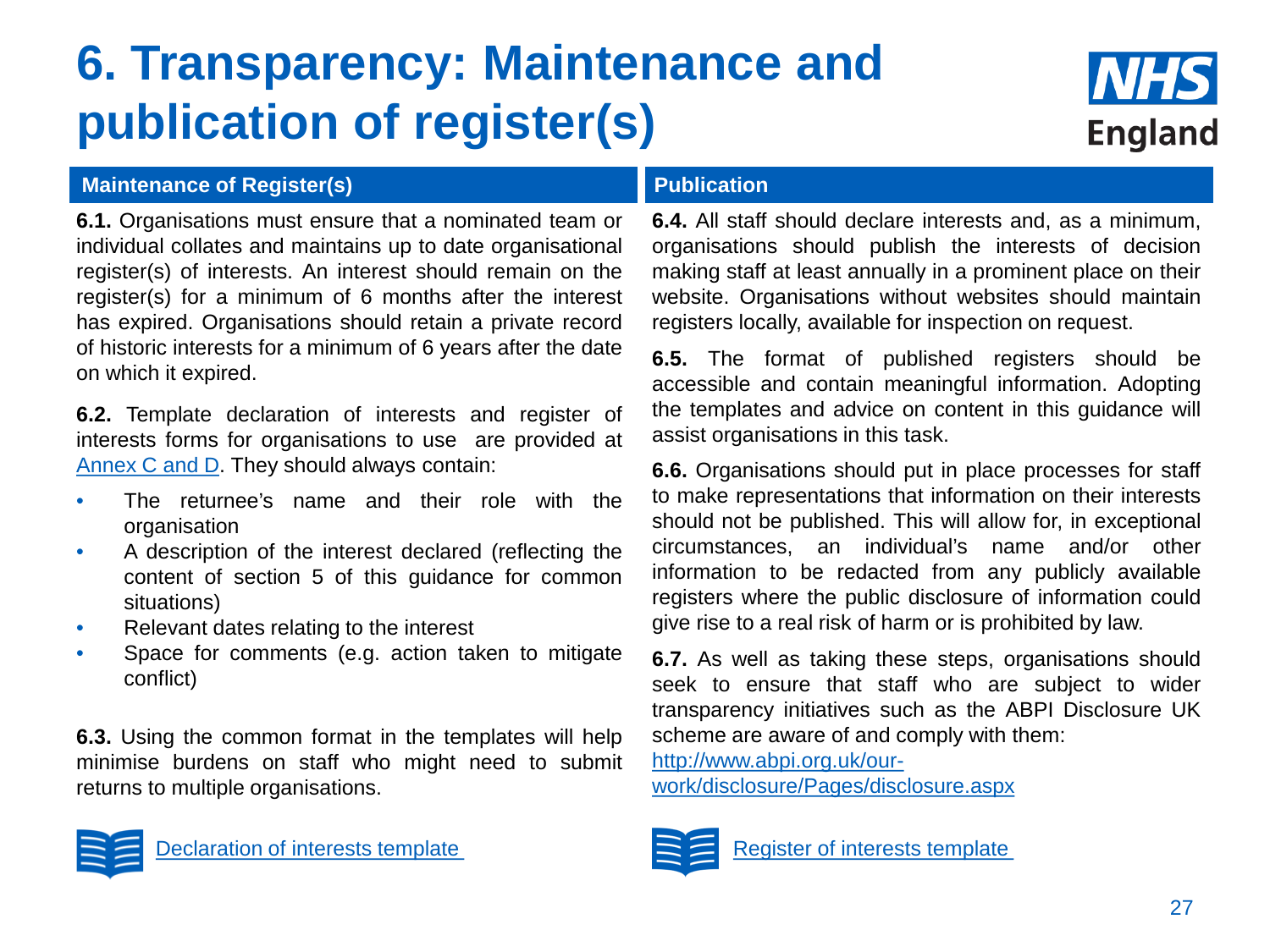#### <span id="page-27-0"></span>**7. Breaches: How should these be dealt with?**



**7.1.** There will be situations when interests will not be identified, declared or managed appropriately and effectively. This may happen innocently, accidentally, or because of the deliberate actions of staff or organisations. For the purposes of this guidance these situations are referred to as 'breaches'.

**7.2.** Organisations should identify a team or individual to be notified of breaches, and be clear as to how staff or other parties can raise concerns about these. Staff should be encouraged to speak up about actual or suspected breaches, in compliance with their organisation's whistleblowing policy.

**7.3** Organisations should also identify a team or individual empowered to investigate breaches, involving organisational leads for human resources, fraud, audit etc. as appropriate. Each breach needs to be investigated and judged on its own merits and this should start with those involved having the opportunity to explain and clarify any relevant circumstances.

**7.4.** Following investigations organisations should:

- Decide if there has been or is potential for an actual breach and the severity
- Assess whether further action is required in response this is likely to involve any staff member involved and their line manager, as a minimum
- Consider who else inside and outside the organisation

should be made aware of the breach

• Take appropriate action, such as clarifying existing policy, taking action against the staff member(s) responsible for the breach, or escalating to external parties such as auditors, NHS Protect, the Police, statutory health bodies and/or regulatory bodies

**7.5.** When dealing with instances of breach organisations may want to take legal or other appropriate advice prior to imposing sanctions which could have serious consequences for those involved. A range of responses should be considered in terms of proportionate sanctions for breaches, including:

- Employment law action
- Reporting incidents to external bodies
- Contractual or legal consequences

Further information on the consequences of breaches and the range of potential sanctions is at [Annex E](#page-28-0).

**7.6.** Organisations should consider whether reports on breaches, the impact of these, and action taken (i.e. if strong management action or sanctions are taken) should be considered by their governing body, audit committee, executive team or similar on a regular basis.

**7.7**. To aid transparency organisations should consider whether anonymised information on breaches and action taken in response should be prepared and published on websites on a regular basis.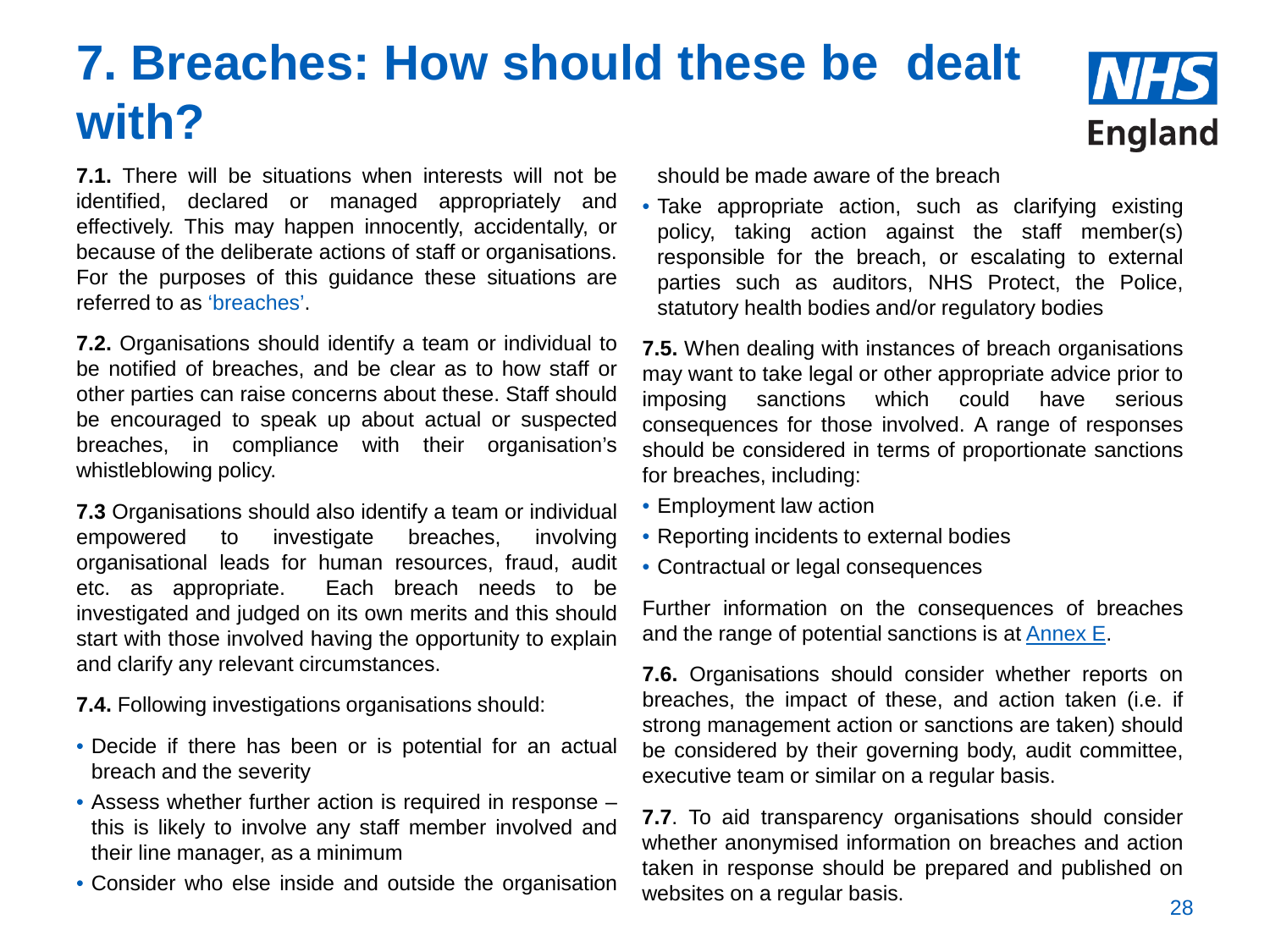#### <span id="page-28-0"></span>**8. Resource Annexes**



ANNEX A – Model Conflict of Interest Policy [due for publication in March 2017]

- ANNEX B Types of interests
- ANNEX C – [Template interests declaration form](https://www.england.nhs.uk/coi/)
- ANNEX D – [Template interests register](https://www.england.nhs.uk/coi/)
- ANNEX E Potential sanctions for breach of conflicts of interest policies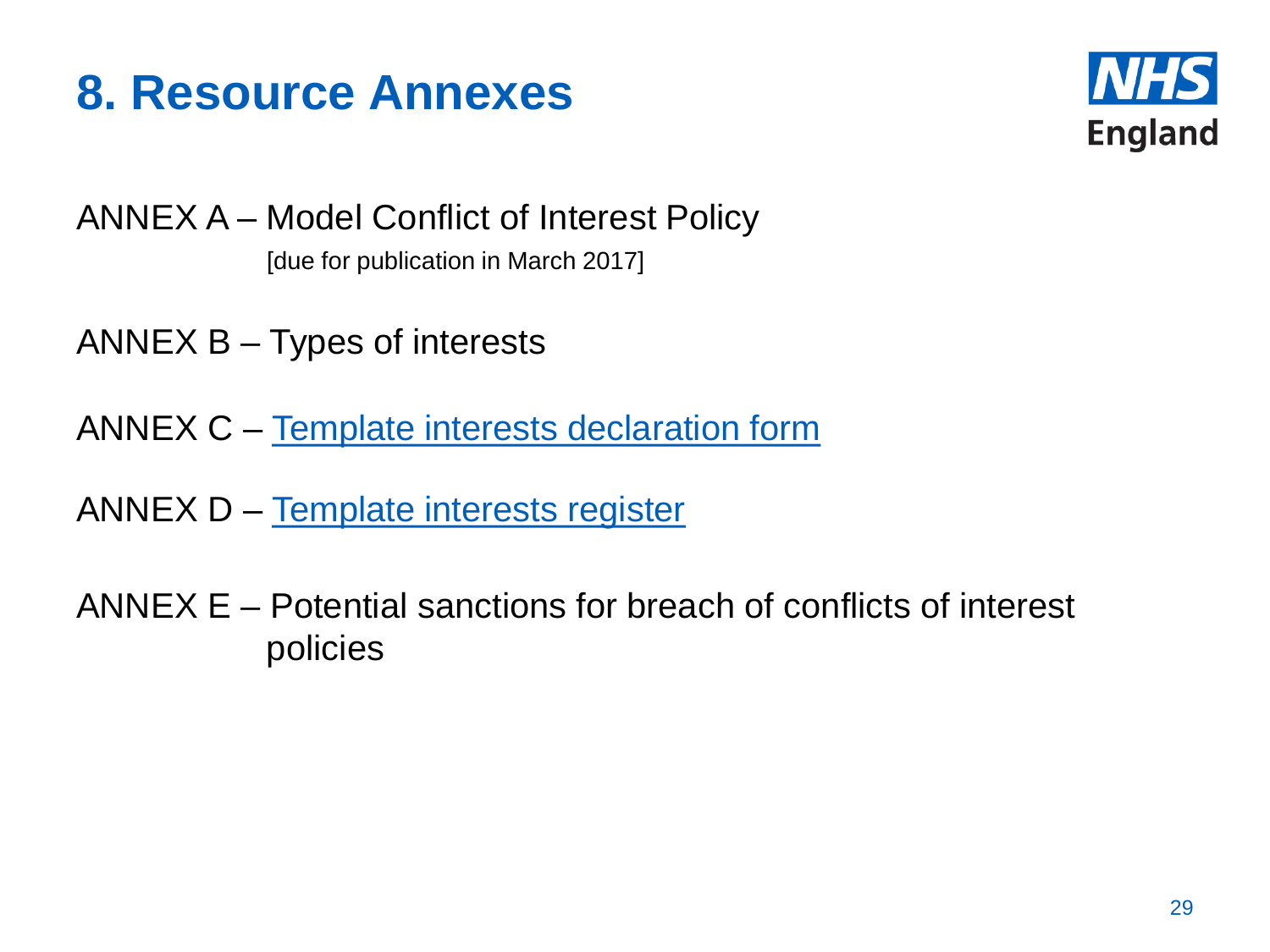### **Annex B – Types of interests**



| <b>Type of</b><br>interest                 | <b>Description</b>                                                                                                                                                                                                                                                                                                                                                                                                                                                                                                                                                                                                                                                                                                                                                                                                                    |
|--------------------------------------------|---------------------------------------------------------------------------------------------------------------------------------------------------------------------------------------------------------------------------------------------------------------------------------------------------------------------------------------------------------------------------------------------------------------------------------------------------------------------------------------------------------------------------------------------------------------------------------------------------------------------------------------------------------------------------------------------------------------------------------------------------------------------------------------------------------------------------------------|
| Financial<br>interests                     | Where an individual may get direct financial benefits* from the consequences of a decision their<br>organisation makes. This could include:<br>A director (including a non-executive director) or senior employee in another organisation<br>which is doing, or is likely to do business with an organisation in receipt of NHS funding<br>A shareholder, partner or owner of an organisation which is doing, or is likely to do business<br>$\bullet$<br>with an organisation in receipt of NHS funding<br>Someone in outside employment<br>$\bullet$<br>Someone in receipt of secondary income.<br>$\bullet$<br>Someone in receipt of a grant.<br>$\bullet$<br>Someone in receipt of other payments (e.g. honoraria, day allowances, travel or subsistence).<br>$\bullet$<br>Someone in receipt of sponsored research.<br>$\bullet$ |
| Non-financial<br>professional<br>interests | Where an individual may obtain a non-financial professional benefit* from the consequences of a<br>decision their organisation makes, such as increasing their professional reputation or status or<br>promoting their professional career. This could include situations where the individual is:<br>An advocate for a particular group of patients.<br>A clinician with a special interest.<br>$\bullet$<br>An active member of a particular specialist body.<br>$\bullet$<br>An advisor for the Care Quality Commission or National Institute of Health and Care<br>$\bullet$<br>Excellence.<br>A research role.                                                                                                                                                                                                                   |

\* A benefit may arise from the making of gain or avoiding a loss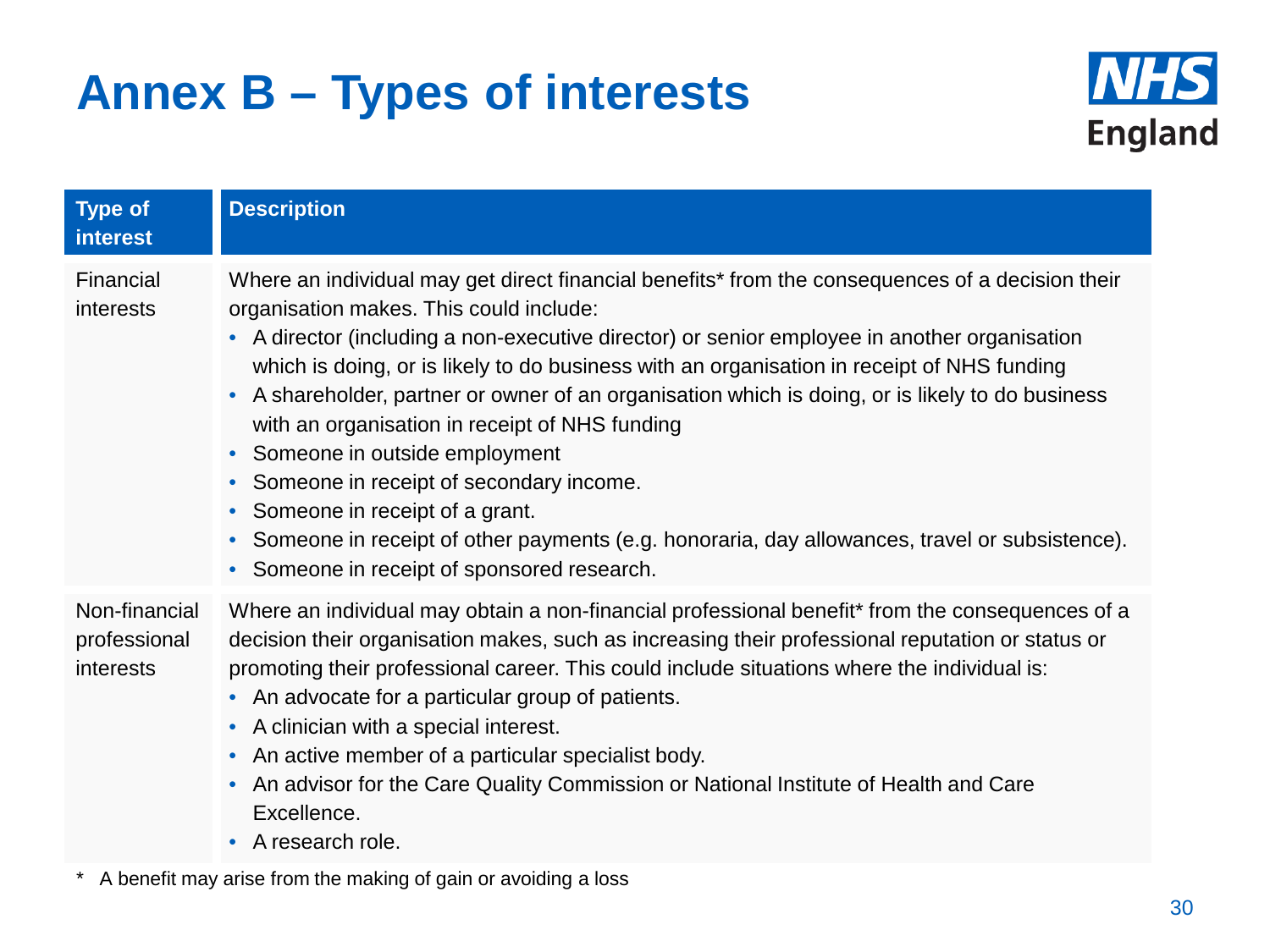## **Annex B – Types of interests (continued)**



| <b>Type of</b><br>interest             | <b>Description</b>                                                                                                                                                                                                                                                                                                                                                                                                                                                                         |
|----------------------------------------|--------------------------------------------------------------------------------------------------------------------------------------------------------------------------------------------------------------------------------------------------------------------------------------------------------------------------------------------------------------------------------------------------------------------------------------------------------------------------------------------|
| Non-financial<br>personal<br>interests | This is where an individual may benefit* personally from a decision their organisation makes in<br>ways which are not directly linked to their professional career and do not give rise to a direct<br>financial benefit. This could include, for example, where the individual is:<br>• A member of a voluntary sector board or has a position of authority within a voluntary sector<br>organisation.<br>• A member of a lobbying or pressure group with an interest in health and care. |
| Indirect<br>interests                  | This is where an individual has a close association with another individual who has a financial<br>interest, a non-financial professional interest or a non-financial personal interest who would stand<br>to benefit* from a decision they are involved in making. This would include**:<br>• Close family members and relatives.<br>Close friends and associates.<br>$\bullet$<br>Business partners.                                                                                     |

\* A benefit may arise from the making of gain or avoiding a loss

\*\* A common sense approach should be applied to these terms. It would be unrealistic to expect staff to know of all the interests that people in these classes might hold. However, if staff do know of material interests (or could be reasonably expected to know about these) then these should be declared.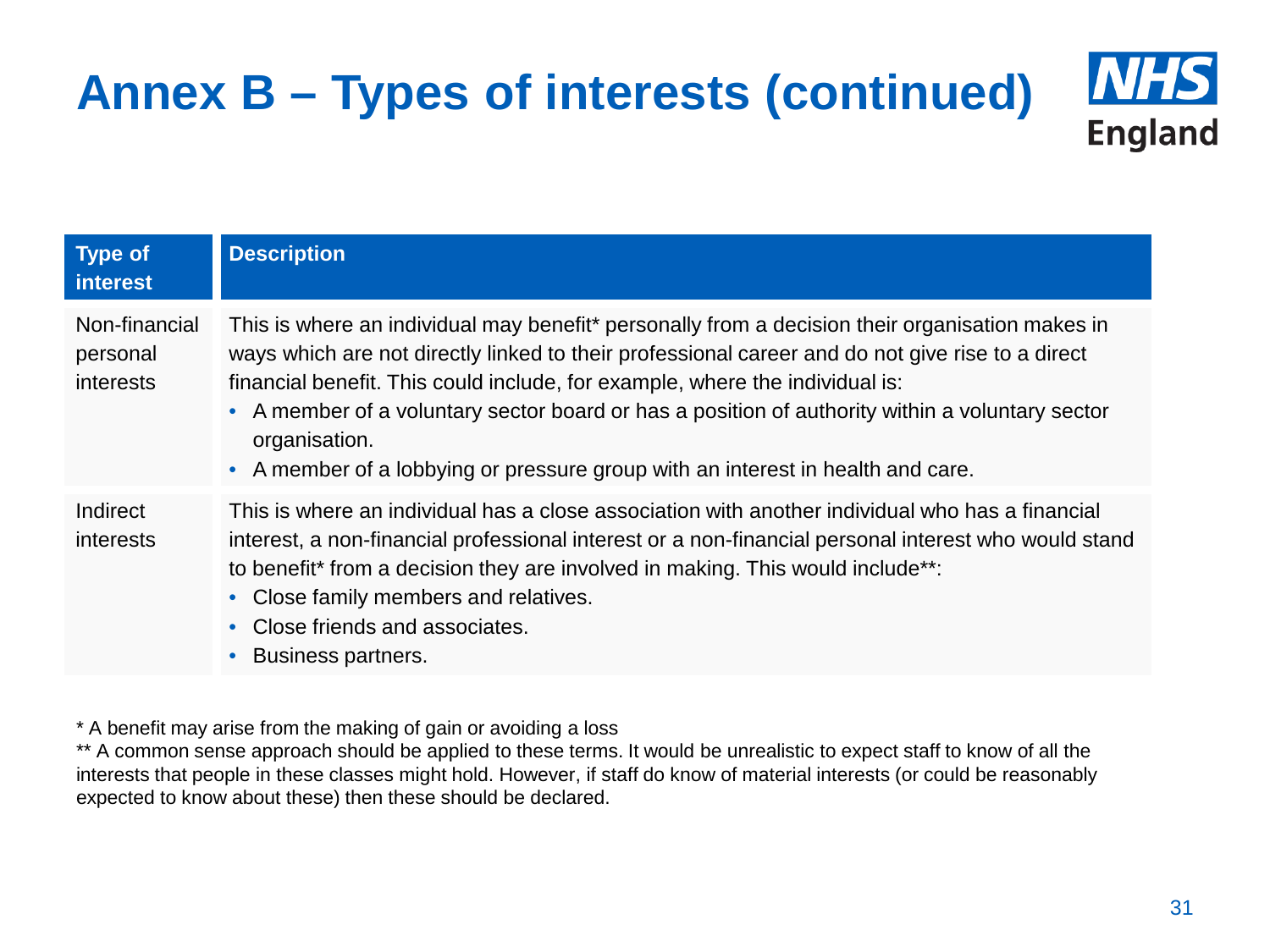### **Annex E – Potential sanctions**



#### **Disciplinary sanctions**

Staff who fail to disclose any relevant interests or who otherwise breach an organisation's rules and policies relating to the management of conflicts of interest are subject to investigation and, where appropriate, to disciplinary action. This may include:

- Employment law action which might include:
	- Informal action such as reprimand or signposting to training and/or guidance.
	- Formal action such as formal warning, the requirement for additional training, re-arrangement of duties, redeployment, demotion or dismissal.
- Referring incidents to regulators.
- Contractual action against organisations or staff.

#### **Professional regulatory sanctions**

Statutorily regulated healthcare professionals who work for, or are engaged by, organisations are under professional duties imposed by their relevant regulator to act appropriately with regard to conflicts of interest. Organisations should consider reporting statutorily regulated healthcare professionals to their regulator if they believe that they have acted improperly, so that these concerns can be investigated. These healthcare professionals should be made aware that the consequences for inappropriate action could include fitness to practise proceedings being brought against them, and that they could, if appropriate be struck off by their professional regulator as a result.

Information and contact details for the healthcare professional regulators are accessible from the Professional Standard Authority website:

<http://www.professionalstandards.org.uk/what-we-do/our-work-with-regulators/find-a-regulator>